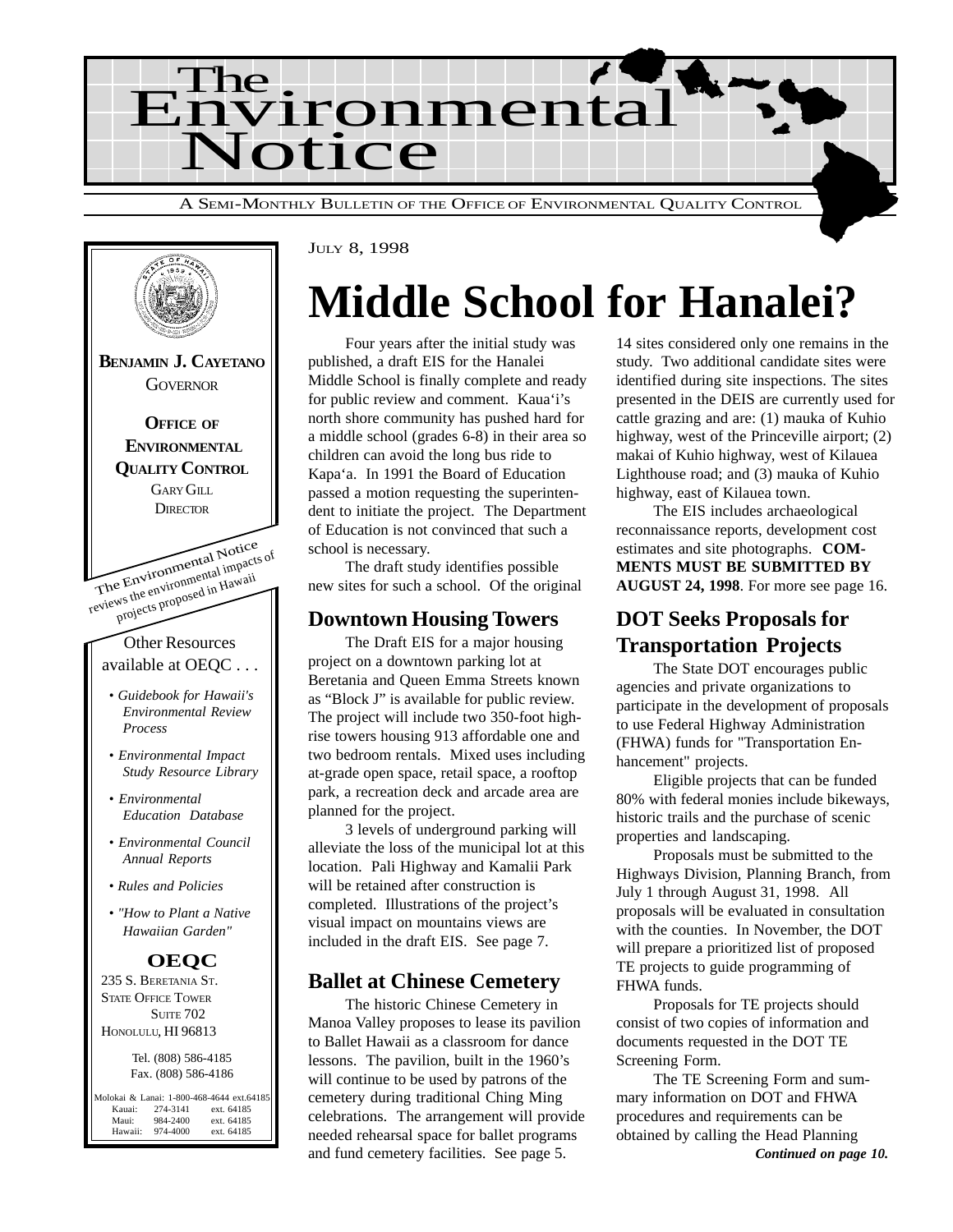# Table of Contents

JULY 8, 1998

## **1** Oahu Notices

| <b>Draft Environmental Assessments</b>                               |  |
|----------------------------------------------------------------------|--|
| (1) Board of Water Supply Corporation Yard Expansion  3              |  |
| (2) Kalaheo Avenue Reconstructed Sewer Project  4                    |  |
| (3) Kaneohe Wastewater Preliminary Treatment Facility Modifications  |  |
|                                                                      |  |
| (4) Manoa Chinese Cemetery Pavillion Dance School  5                 |  |
| Final Environmental Assessments/Findings of No Signifi-              |  |
| cant Impacts (FONSI)                                                 |  |
|                                                                      |  |
|                                                                      |  |
|                                                                      |  |
|                                                                      |  |
| <b>Draft Environmental Impact Statements</b>                         |  |
|                                                                      |  |
| <b>National Environmental Policy Act (NEPA)</b>                      |  |
| (10) Return of Ceded Lands at Dillingham Military Reservation to the |  |
| State of Hawaii (Environmental Assessment/FONSI)  8                  |  |
| (11) Land Acquisition, Kahuku Training Area, Oahu, Hawaii            |  |
|                                                                      |  |
| <b>Previously Published Projects Pending Public Comments</b>         |  |
|                                                                      |  |
|                                                                      |  |
|                                                                      |  |
|                                                                      |  |
|                                                                      |  |
| • Maui Notices                                                       |  |

#### **Draft Environmental Assessments**

| (1) Makena Resort Roadway & Utility Infrastructure Improvements  11 |  |  |
|---------------------------------------------------------------------|--|--|
|                                                                     |  |  |

#### **Maui County Previously Published Projects Pending Public Comments**

| . имне соннисно |  |
|-----------------|--|
|                 |  |
|                 |  |

### **Conservation District Notices**

### 6 **Hawaii Notices**

#### **Draft Environmental Assessments**

|--|

#### **Final Environmental Assessments/FONSI**

#### **Previously Published Projects Pending Public Comments**

|--|

### 7 **Kauai Notices**

| <b>Draft Environmental Assessments</b>                       |  |
|--------------------------------------------------------------|--|
| <b>Draft Environmental Impact Statements</b>                 |  |
| <b>Previously Published Projects Pending Public Comments</b> |  |
|                                                              |  |
|                                                              |  |

## s **Shoreline Notices**

## **A Coastal Zone Area News**

| <b>Federal Consistency Reviews</b>                            |
|---------------------------------------------------------------|
| Temporary Optical Test Sites, Keck Observatory,               |
|                                                               |
| Moanalua Stream Erosion Protection, Moanalua Valley, Oahu  19 |
| Marine and Coastal Zone                                       |
|                                                               |

## V**Pollution Control Permits**

|--|--|

### G **Federal Notices**

### S **Environmental Council Notices**

| City and County of Honolulu Department of Parks and Recreation |  |
|----------------------------------------------------------------|--|
|                                                                |  |

*OEQC intends to make the information in this bulletin accessible to everyone. Individuals that require this material in a different format (such as large type or braille), should contact our office for assistance.*

| The Environmental Notice | <b>Office of Environmental Quality Control</b> | Page 2 |
|--------------------------|------------------------------------------------|--------|
|                          |                                                |        |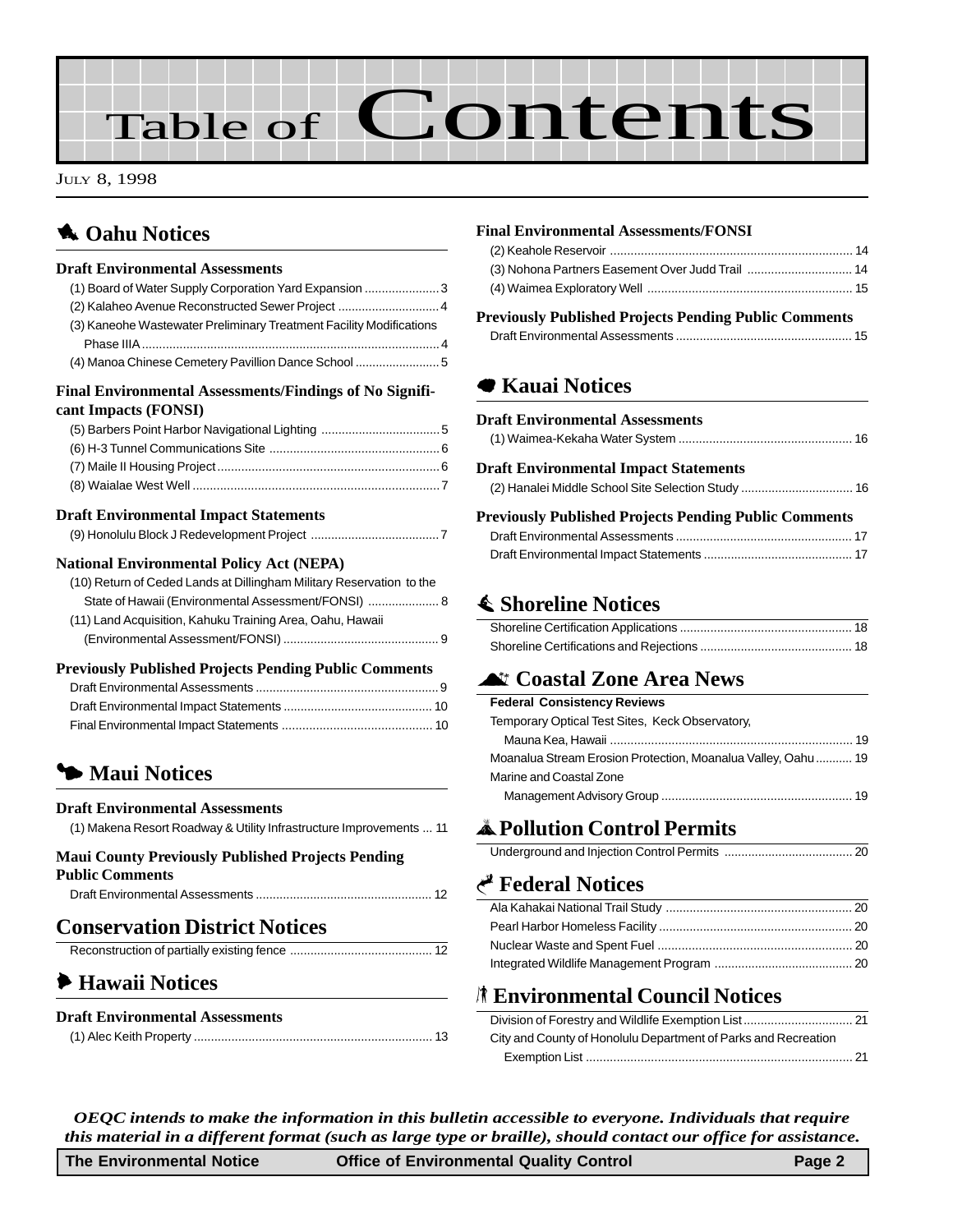<span id="page-2-0"></span>JULY 8, 1998 **Oahu Notices Draft Environmental Assessments** 1 **(1) Board of Water Supply Corporation Yard Expansion District**: Ewa **TMK**: 9-7-24:4 and portion of 6 **Applicant**: City and County of Honolulu Board of Water Supply 630 South Beretania Street Honolulu, Hawaii 96843 Contact: Steven Serikaku (527-5203) **Approving Agency/Accepting Authority**: City and County of Honolulu Board of Water Supply 630 South Beretania Street Honolulu, Hawaii 96843 Contact: Brooks Yuen (527-6161) **Consultant**: Belt Collins Hawaii, Ltd. 680 Ala Moana Boulevard, First Floor Honolulu, Hawaii 96813 Contact: Glen Koyama (521-5361) **Public Comment Deadline**: August 7, 1998 **Status:** DEA First Notice pending public comment. Address comments to the applicant with The proposed expansion will include approximately 7.44 acres of adjacent land to accommodate a new operations administration building, parts inventory building and shower/ locker facilities. Existing field operations will be relocated to and expanded in the new parts inventory building, and the existing automotive operations will be expanded into an additional shop building. Associated on-site parking and other accessory facilities will also be provided. **1 2 2 3**  $\begin{cases} 5 & 4 \end{cases}$ **6 8 9 11 7 10**

**Permits Required**: Building, grading, demolition, NPDES

copies to the approving agency or accepting authority, the consultant and OEQC.

The Board of Water Supply (BWS) is planning to expand its corporation yard at Manana as part of a 10- to 30 year plan. The proposed expansion is intended to accommodate current and future demands for emergency repair and maintenance work of BWS's water transmission lines and related facilities in the Leeward Oahu area between Halawa Stream, Kapolei/Makakilo and Kipapa Gulch. The proposed expansion will service and accommodate, particularly, the projected increase in demand of approximately 35 million gallons per day (mgd) and required new infrastructure in the Pearl City and Ewa areas by the Year 2020.

The existing 2.02-acre base yard currently contains a field administration office, equipment and supply storage facilities and automotive service/repair and body/fender shops.

The existing bulk storage yard will be relocated to the western end of the expanded property to provide an outdoor area for large equipment and field supplies. Backfill storage bins and a temporary holding area for trench debris will be relocated adjacent to the bulk storage yard.

As part of the project's initial site preparation, BWS will require removal or partial removal of several existing facilities, including three abandoned U.S. Naval warehouses to make way for the proposed expansion. A fourth warehouse will be retained for temporary use, until it is later replaced by the new parts inventory building under BWS's long-range plan.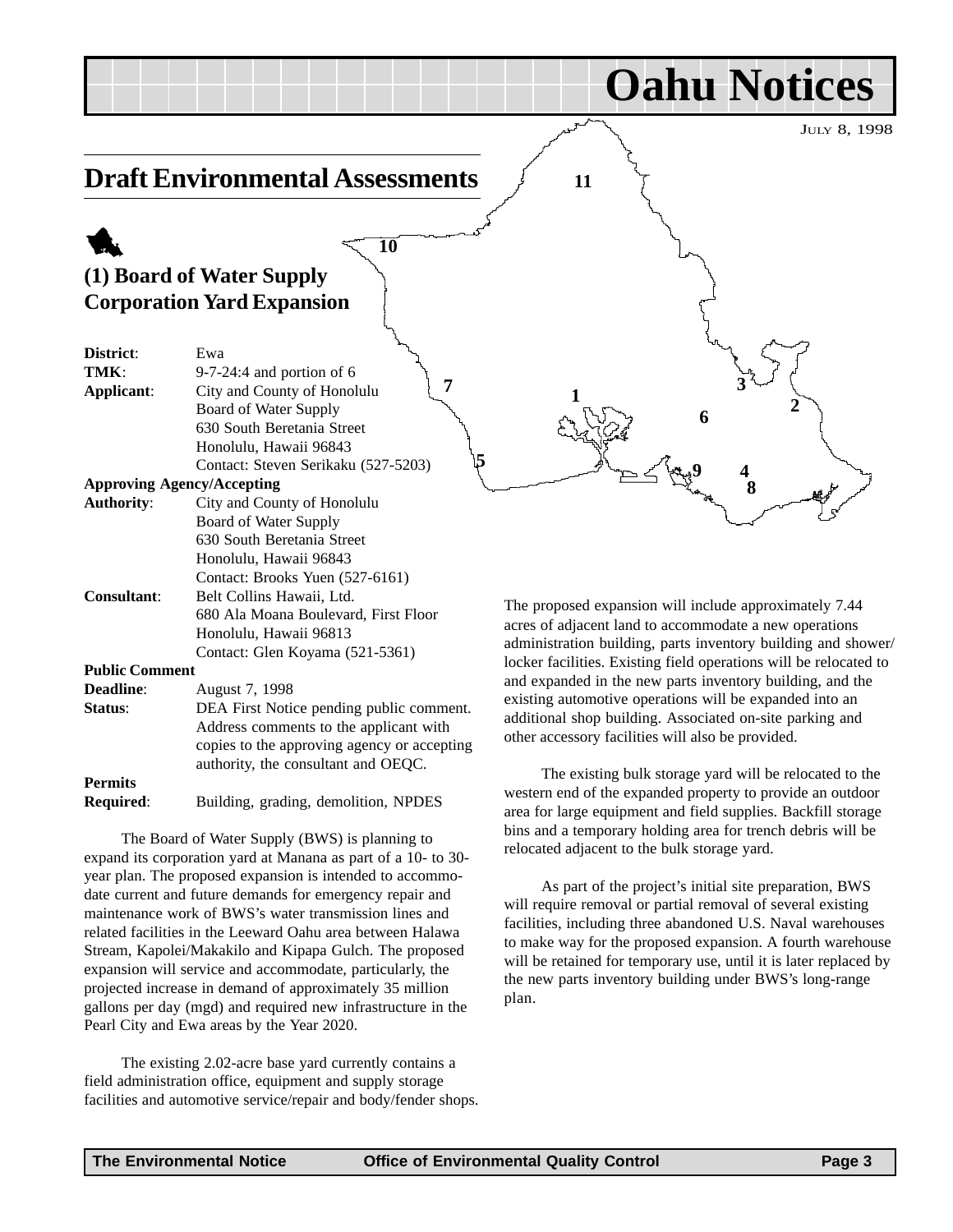<span id="page-3-0"></span>JULY 8, 1998



## **(2) Kalaheo Avenue Reconstructed Sewer Project**

| District:                         | Koolaupoko                                |
|-----------------------------------|-------------------------------------------|
| TMK:                              | 4-2-18, 19 & 20, 4-3-11, 12, 14, 69 & 70, |
|                                   | $4-4-2, 3, 4, 5, 11, 23 & 27$             |
| Applicant:                        | City and County of Honolulu               |
|                                   | Department of Wastewater Management       |
|                                   | 650 South King Street                     |
|                                   | Honolulu, Hawaii 96813                    |
|                                   | Contact: Glenn Okita (527-5829)           |
| <b>Approving Agency/Accepting</b> |                                           |
| <b>Authority:</b>                 | City and County of Honolulu               |
|                                   | Department of Wastewater Management       |
|                                   | 650 South King Street                     |
|                                   | Honolulu, Hawaii 96813                    |
|                                   | Contact: Mr. Kenneth Sprague (527-6663)   |
| Consultant:                       | ParEn Inc. dba Park Engineering           |
|                                   | 567 South King Street, Suite 300          |
|                                   | Honolulu, Hawaii 96813                    |
|                                   | Contact: Derrick Elfalan (531-1676)       |
| <b>Public Comment</b>             |                                           |
| Deadline:                         | August 7, 1998                            |
| Status:                           | DEA First Notice pending public comment.  |
|                                   | Address comments to the applicant with    |
|                                   | copies to the consultant and OEQC.        |
| <b>Permits</b>                    | NPDES, dewatering & hydrotesting          |
| Required:                         | water, noise variance                     |

The City and County of Honolulu Department of Wastewater Management is proceeding with plans to correct widespread hydraulic and structural problems with the Kailua area's wastewater system. Included in the plans is the rehabilitation of about 1,875 lineal feet of existing 54-inch sewer and 3,389 lineal feet of existing 66-inch sewer from the Kailua Wastewater Treatment Plant (WWTP) to the North Kalaheo Avenue-Kainui Drive intersection using a cured-inplace pipe (CIPP) lining process. A new 48-inch replacement sewer will connect to the rehabilitated sewer near the Kainui Drive intersection. The proposed replacement sewer will replace 9,349 lineal feet of 36-inch sewer and 2,481 lineal feet of 24-inch sewer, and will be installed by microtunneling. It will start from the Kainui Drive intersection and end at the terminus of the force main for the Kailua Heights Wastewater Pump Station (WWPS).



## **(3) Kaneohe Wastewater Preliminary Treatment Facility Modifications Phase IIIA**

| District:             | Koolauloa                                |
|-----------------------|------------------------------------------|
| TMK:                  | 4-5-30:36                                |
| Applicant:            | City and County of Honolulu              |
|                       | Department of Wastewater Management      |
|                       | 650 South King Street                    |
|                       | Honolulu, Hawaii 96813                   |
|                       | Contact: Stephanie Dodge (527-6865)      |
|                       | <b>Approving Agency/Accepting</b>        |
| <b>Authority:</b>     | City and County of Honolulu              |
|                       | Department of Wastewater Management      |
|                       | 650 South King Street                    |
|                       | Honolulu, Hawaii 96813                   |
|                       | Contact: Stephanie Dodge (527-6865)      |
| Consultant:           | R.M. Towill Corporation                  |
|                       | 420 Waiakamilo Road, Suite 411           |
|                       | Honolulu, Hawaii 96817-4941              |
|                       | Contact: Colette Sakoda (842-1133)       |
| <b>Public Comment</b> |                                          |
| Deadline:             | August 7, 1998                           |
| Status:               | DEA First Notice pending public comment. |
|                       | Address comments to the applicant with   |
|                       | copies to the consultant and OEQC.       |
| <b>Permits</b>        |                                          |
| Required:             | SMA, NPDES, Air Pollution                |
|                       |                                          |

The Kaneohe Wastewater Preliminary Treatment Facility (WWPTF) Modifications, Phase IIIA, was initiated by the City and County of Honolulu Department of Wastewater Management (WWM). The Kaneohe WWPTF is located on a 15-acre site between Kaneohe and Kawa Streams near Kaneohe Bay. The Kaneohe WWPTF, previously a secondary treatment plant was converted to a preliminary treatment facility in 1994. The facility now provides screening, grit removal and intermittent temporary storage for the wastewater.

The primary objective of the proposed upgrade is to minimize the risk of wastewater spills by replacing aging equipment and increasing pumping capacity. The construction of an offsite water line is also proposed since the existing system periodically does not meet pressure and/or flow requirements. This water line will supply the existing and future potable and non-potable water needs of the facility. Construction and modifications are scheduled for Fall 1998 and estimated at approximately \$3,000,000.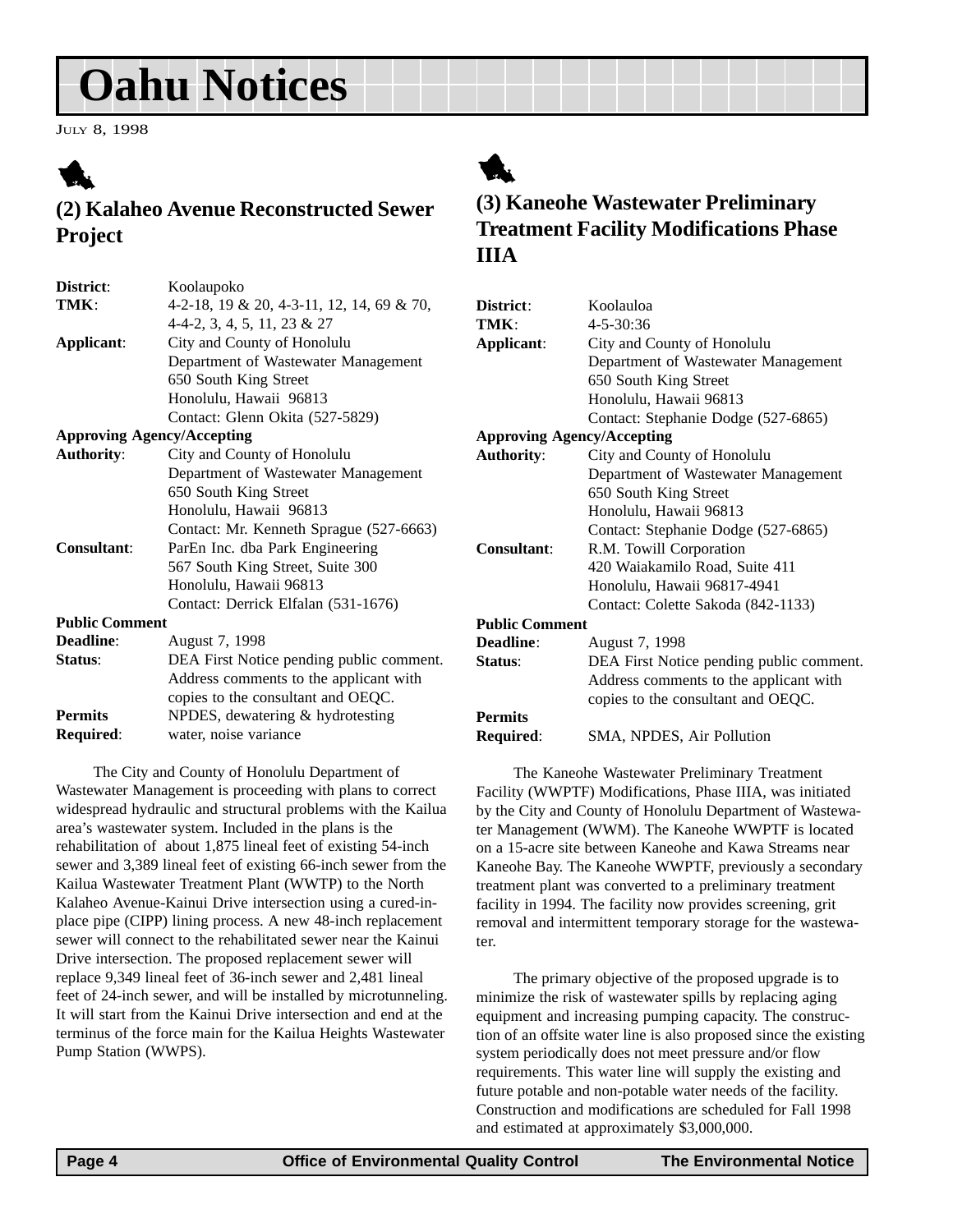JULY 8, 1998

## <span id="page-4-0"></span>1

## **(4) Manoa Chinese Cemetery Pavillion Dance School**

| District:             | Honolulu                                    |
|-----------------------|---------------------------------------------|
| TMK:                  | $2 - 9 - 43:1$                              |
| Applicant:            | Lin Yee Chung Association                   |
|                       | 3430 East Manoa Road                        |
|                       | Honolulu, Hawaii 96822                      |
|                       | <b>Approving Agency/Accepting</b>           |
| <b>Authority:</b>     | City and County of Honolulu                 |
|                       | Department of Land Utilization              |
|                       | 650 South King Street, 7th Floor            |
|                       | Honolulu, Hawaii 96813                      |
|                       | Contact: Joan Takano (527-5038)             |
| <b>Consultant:</b>    | <b>KRP</b> Information Services             |
|                       | 1314 South King Street, Suite 951           |
|                       | Honolulu, Hawaii 96814                      |
|                       | Contact: Jacqueline Parnell (593-8331)      |
| <b>Public Comment</b> |                                             |
| <b>Deadline:</b>      | August 7, 1998                              |
| Status:               | DEA First Notice pending public comment.    |
|                       | Address comments to the applicant with      |
|                       | copies to the approving agency or accepting |
|                       | authority, the consultant and OEQC.         |
| <b>Permits</b>        |                                             |
| Required:             | CUP-Type 1                                  |
|                       |                                             |

The applicant proposes to lease the meeting hall (also referred to as the pavilion) at the historic Manoa Chinese Cemetery located at 3225 Pakanu Street for use as a dance school. The 10.5-acre property, listed on the State Register of Historic Places, is located in the P-2 General Preservation District.

The applicant seeks a Conditional Use Permit, Type 1 for Use of Historic Structures to allow the dance school use which is otherwise not permitted in the P-2 District.

The dance school use is proposed in an existing pavilion for eleven months of the year. For the one-month period beginning in late March or early April, the pavilion will continue to be used by the applicant for the traditional Ching Ming graveyard ritual.

No new structures are proposed for the dance school. A drop-off/pick-up area will be provided on site, as well as parking to accommodate 59 cars (15 marked spaces and overflow parking for 44 cars). Dance rehearsals and classes are proposed between 8:30 a.m. and 9:30 p.m.

## **Final Environmental Assessments/Findings of No Significant Impacts (FONSI)**

## 1

## **(5) Barbers Point Harbor Navigational Lighting**

| District:                         | Ewa                                       |
|-----------------------------------|-------------------------------------------|
| TMK:                              | $9 - 1 - 14:8$                            |
| Applicant:                        | Dept. of Transportation, Harbors Division |
|                                   | 79 South Nimitz Highway                   |
|                                   | Honolulu, Hawaii 96813                    |
|                                   | Contact: Napoleon Agraan (587-1956)       |
| <b>Approving Agency/Accepting</b> |                                           |
| <b>Authority:</b>                 | Dept. of Transportation, Harbors Division |
|                                   | 79 South Nimitz Highway                   |
|                                   | Honolulu, Hawaii 96813                    |
|                                   | Contact: Napoleon Agraan (587-1956)       |
| Consultant:                       | Ronald Ho & Associates, Inc.              |
|                                   | 2138 Algaroba Street                      |
|                                   | Honolulu, Hawaii 96826                    |
|                                   | Contact: Timothy Higa (941-0577)          |
| <b>Public Challenge</b>           |                                           |
| Deadline:                         | August 7, 1998                            |
| Status:                           | FEA/FONSI issued, project may proceed.    |
| <b>Permits</b>                    |                                           |
| Required:                         | <b>NPDES</b>                              |

The Department of Transportation (DOT), Harbors Division, proposes to develop a new navigational lighting system along northwestern margin of Barbers Point Harbor, Oahu, Hawaii, and to upgrade the existing navigational lights at the entrance to the harbor. The project involves construction of new navigational lighting system and extension of electrical services from the existing infrastructure on Kekai Place in West Beach Estate to the new system.

Barbers Point Harbor is currently undergoing pier and basin expansion to accommodate projected cargo operations. The project will provide the improvements necessary to handle increased harbor traffic. The proposed electric power system will serve the entrance channel and northwestern margin of the harbor. Construction of the project involves infrastructure improvements which include installation of approximately 2,500 linear feet of electric line.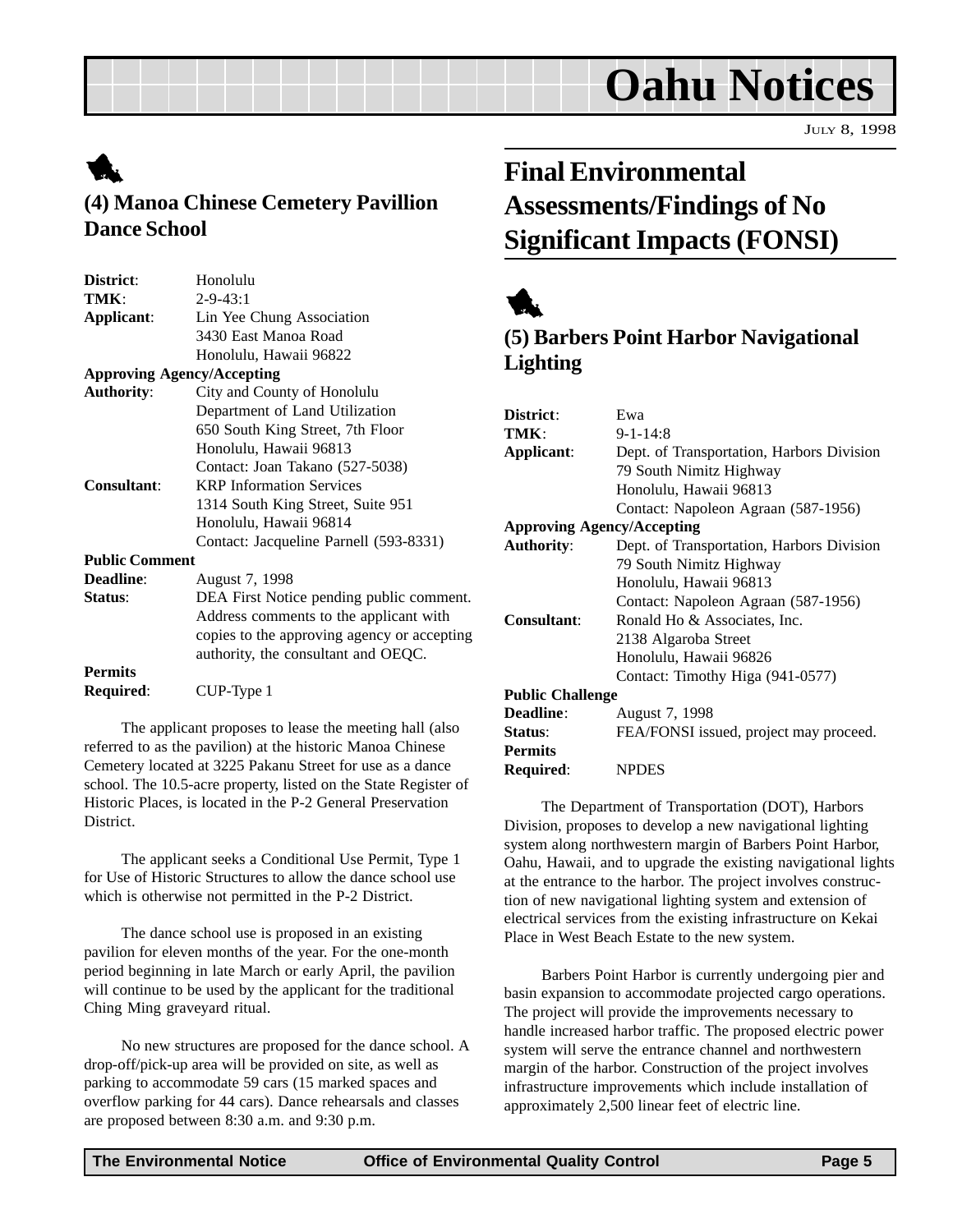#### <span id="page-5-0"></span>JULY 8, 1998

A majority of the project will be constructed on State lands. Overall construction is estimated at 8 months. Estimated cost is \$1,000,000. The project will be entirely Statefunded.



### **(6) H-3 Tunnel Communications Site**

| District:               | Koolaupoko                                |
|-------------------------|-------------------------------------------|
| TMK:                    | State highway right-of-way                |
| Applicant:              | PrimeCo Personal Communications, L.P.;    |
|                         | Western PCS II, Inc.; GTE; SprintCom,     |
|                         | Inc.; Hawaiian Wireless, Inc.; & Honolulu |
|                         | Cellular, Inc.                            |
|                         | 707 Richards Street                       |
|                         | Honolulu, Hawaii 96813                    |
|                         | Contact: Eric Schatz (366-0202)           |
|                         | <b>Approving Agency/Accepting</b>         |
| <b>Authority:</b>       | Department of Transportation              |
|                         | 869 Punchbowl Street                      |
|                         | Honolulu, Hawaii 96813                    |
|                         | Contact: Mike Amuro (587-2022)            |
| Consultant:             | Analytical Planning Consultants, Inc.     |
|                         | 84 North King Street                      |
|                         | Honolulu, Hawaii 96817                    |
|                         | Contact: Donald Clegg (536-5695)          |
| <b>Public Challenge</b> |                                           |
| Deadline:               |                                           |
| Status:                 | FEA/FONSI issued, project may proceed.    |
| <b>Permits</b>          |                                           |
| required:               | Building                                  |

The applicants are PrimeCo Personal Communications L.P., Western PCS II Inc., SprintCom Inc., Hawaiian Wireless Inc., Honolulu Cellular Inc., and GTE. They are proposing to construct a transmitter/receiver installation at the Honolulu side of the H-3 Tunnel bores. They are also proposing to locate antennas on the light poles at the "dogleg" location of H-3 between the tunnels and the Halawa interchange. The installations will be used to facilitate Cellular and PCS wireless telephone communications, and paging on the Honolulu approach to the tunnels and within the tunnels themselves.

The primary impact of the installation will be the visual impact of the antennas and their supporting structures. The antennas and the antenna support structure at the Honolulu side of the H-3 Tunnel bores will blend with existing vertical structures and poles and will therefore not add noticeably to the existing visual experience of motorists approaching the

tunnel entrances from Honolulu or exiting the tunnel Honolulu bound. The antennas on the light standards at the "dogleg" will be mounted on existing light standards and located only on the Honolulu bound lanes. Hence, no new poles will be required and the visual impact for motorists on the Kaneohe bound lanes will be reduced. The equipment cabinets are below grade so will not be seen by the people in automobiles, and all antennas and mounting structures will be painted to match existing structures and blend with the environment.

There have been concerns expressed about the effects of the electromagnetic radiation from the antennas. There is no impact as the maximum radiation exclusion distance for the panel antennas is approximately 10 feet. This contour is well above the height of any vehicles utilizing H-3 freeway.

The telephone systems involved serve a community function as public utilities by supplying needed portable communications for public use. The systems will provide essential communications in the event of disaster and emergency communications for occupants of cars stranded at night on the H-3 Hwy.



### **(7) Maile II Housing Project**

| District:                         | Waianae                                |
|-----------------------------------|----------------------------------------|
| TMK:                              | $8-7-1:1$ and 37                       |
| Applicant:                        | Department of Human Services           |
|                                   | Hawaii Housing Authority               |
|                                   | 1002 North School Street               |
|                                   | Honolulu, Hawaii 96817                 |
|                                   | Contact: Wayne Nakamoto (832-5920)     |
| <b>Approving Agency/Accepting</b> |                                        |
| <b>Authority:</b>                 | Department of Human Services           |
|                                   | Hawaii Housing Authority               |
|                                   | 1002 North School Street               |
|                                   | Honolulu, Hawaii 96817                 |
|                                   | Contact: Sharon Yamada (832-6060)      |
| <b>Public Challenge</b>           |                                        |
| <b>Deadline:</b>                  | August 7, 1998                         |
| <b>Status:</b>                    | FEA/FONSI issued, project may proceed. |
| <b>Permits</b>                    |                                        |
| Required:                         | Building, grading, cluster housing     |
|                                   |                                        |

Maile II is a low income public housing project on approximately 2.35 acres of state lands in the Maile area of the Waianae District, City and County of Honolulu off of Kulaaupuni Street and Keliikipi Street, which is adjacent to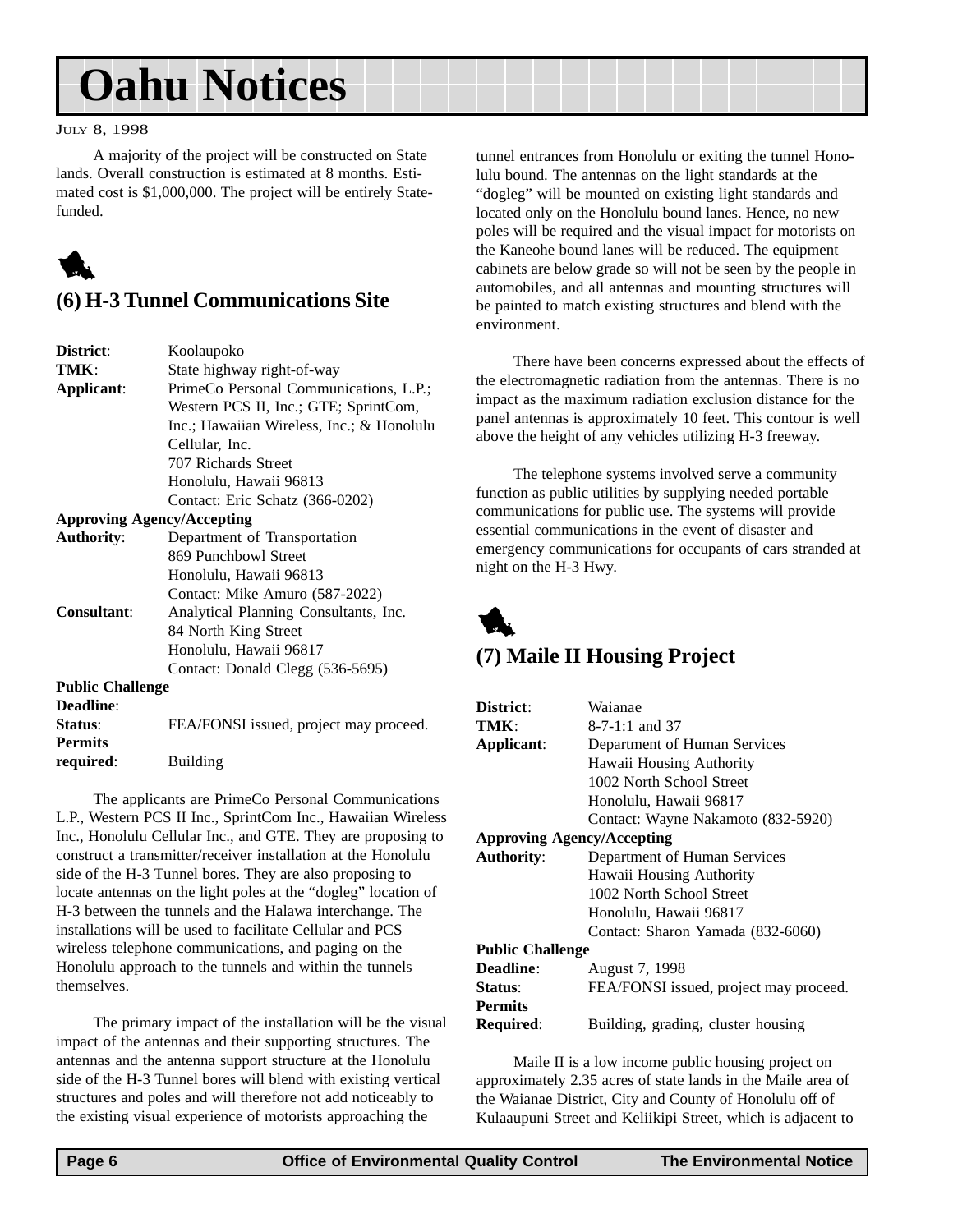<span id="page-6-0"></span>

JULY 8, 1998

Farrington Highway. The Hawaii Housing Authority proposes to demolish the existing public housing project on this site and to reconstruct 24 new units in a single family and duplex configuration.

The parcel is currently county zoned as R-5 and state land use zoning is urban. The proposing agency plans to request a cluster housing development for this site. Existing water, sewer, trash, schools, and police and fire protection will continue to serve this project.

Funding for this project is being provided by the U.S. Department of Housing and Urban Development's Comprehensive Grant Program. The proposed project will be demolished and reconstructed in two phases. Anticipated completion of this project is in the next federal fiscal year.

No rare, threatened, or endangered species of flora or fauna are known to exist on this site. The proposed action will not destroy any natural or cultural resources and will not involve a substantial degradation of environmental quality.



#### **(8) Waialae West Well**

| FEA/FONSI issued, project may proceed.      |
|---------------------------------------------|
| Well construction, pump installation, water |
| use, noise, NPDES, Dev. Plan amendment      |
|                                             |

The Honolulu Board of Water Supply (BWS) proposes to drill a well into its existing, deactivated Waialae shaft. The site is located north of Claudine Street, between 16th Avenue and Koko Drive. The site comprises 56,304 square feet of land that is owned by the BWS and located adjacent to an existing City and County park at the corner of Claudine Street and 16th Avenue. The well is intended to produce 0.5 million gallons of potable water per day.

The BWS will drill into the sump of the shaft to reactivate the source. The existing inclined shaft will be sealed off. Test pumping will be performed to determine the quantity and quality of water. If safe drinking water quality standards are met, a permanent pump will be installed. If test results indicate the quantity and quality of water is unsatisfactory for potable use, the well will be sealed.

## **Draft Environmental Impact Statements**



## **(9) Honolulu Block J Redevelopment Project**

| District:                         | Honolulu                                    |  |
|-----------------------------------|---------------------------------------------|--|
| TMK:                              | $2-1-09:18$ and 27                          |  |
| Applicant:                        | City and County of Honolulu                 |  |
|                                   | Department of Housing and Community         |  |
|                                   | Development                                 |  |
|                                   | 650 South King Street                       |  |
|                                   | Honolulu, Hawaii 96813                      |  |
|                                   | Contact: Keith Ishida (527-5092)            |  |
| <b>Approving Agency/Accepting</b> |                                             |  |
| <b>Authority:</b>                 | City and County of Honolulu                 |  |
|                                   | <b>Planning Department</b>                  |  |
|                                   | 650 South King Street                       |  |
|                                   | Honolulu, Hawaii 96813                      |  |
|                                   | Contact: Patrick Onishi (523-4713)          |  |
| <b>Consultant:</b>                | Wilson Okamoto & Associates, Inc.           |  |
|                                   | 1907 South Beretania Street, Suite 400      |  |
|                                   | Honolulu, Hawaii 96826                      |  |
|                                   | Contact: Earl Matsukawa (946-2277)          |  |
| <b>Public Comment</b>             |                                             |  |
| Deadline:                         | August 24, 1998                             |  |
| Status:                           | DEIS First Notice pending public comment.   |  |
|                                   | Address comments to the applicant with      |  |
|                                   | copies to the approving agency or accepting |  |
|                                   | authority, the consultant and OEQC.         |  |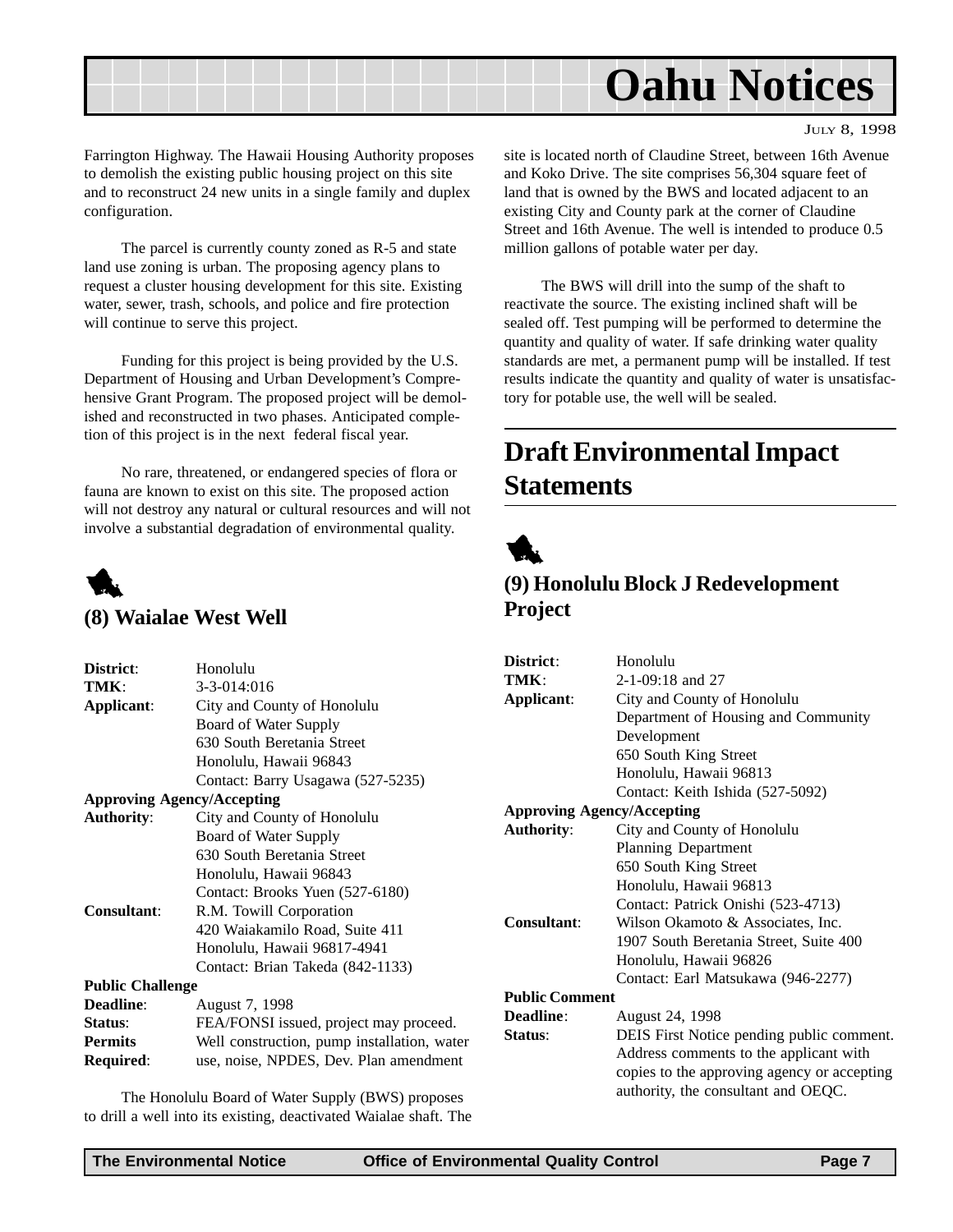#### <span id="page-7-0"></span>JULY 8, 1998

| <b>Permits</b>   | Air emissions, NPDES, HRS-6E, ROW,       |
|------------------|------------------------------------------|
| <b>Required:</b> | CUP-1, Special District design, grading, |
|                  | drainage, building, 201E-HRS exemptions  |

The City and County of Honolulu Department of Housing and Community Development proposes to lease City property for the development of a mixed-use affordable rental residential, retail and public parking complex in Downtown Honolulu. The project will be developed by Block J & Associates, LLC, a Hawaii limited liability company, whose manager is Coastal Rim Properties. The Block J Redevelopment Project is proposed for a portion of the block bounded by Beretania, Queen Emma, Kukui, and Fort Streets and bisected by Pali Highway. The portion of Pali Highway traversing the project site will remain open to through traffic. The site encompasses approximately 178,285 square feet of land, including an approximately 44,870-square foot portion of Pali Highway which traverses the project site.

The proposed project components will include two high-rise residential towers, two above-grade levels of retail space, three levels of underground parking, a reconstructed Kamalii Park, and a reconstructed portion of Pali Highway. The residential and retail components will be developed within the portion of the site bounded by Beretania, Queen Emma and Kukui Streets and Pali Highway. The three levels of underground parking will be developed beneath the entire project site.

Major elements of the redevelopment include:

 - Approximately 913 affordable rental one-and twobedroom units located within two high-rise residential towers. The affordable rental units will be offered to households earning at or below 60 percent of the median income. Approximately 475 units located in one tower will be offered to senior households (age 62 and older). The remaining approximately 438 rental units located in the second tower will be offered to households of all ages. The two towers will be approximately 350 feet in height.

 - Approximately 100,000 square feet of retail space within two above-grade levels.

 - A total of approximately 1,896 on-site parking stalls. Except for approximately 20 parking stalls which will be located at ground level, the remaining stalls will be located within three underground levels. The parking stalls will be allocated among the senior and multi-family residential units, guests, retail, municipal, and public parking. In addition, approximately 10 loading stalls will be provided for building and service use.

 - Approximately 25,500 square feet of ground level open space.

 - Approximately 32,000 square feet of rooftop recreational deck over the retail space, and approximately 1,700 square feet of arcade area.

- Reconstruction of the existing Kamalii Park.

The project will be developed within existing building height limits for the project area. This includes a 350-foot height limit which extends over the site, and a 40-foot height limit established by the Hawaii Capital Special District within an approximately 30-foot wide portion along Queen Emma Street.

Construction of the project is anticipated to commence by the beginning of 1999 with completion estimated by Fall 2001. Total development cost for the project, including construction cost, is estimated at \$154 million. Federal, State and City funds will be used to finance the project.

## **National Environmental Policy Act (NEPA)**



## **(10) Return of Ceded Lands at Dillingham Military Reservation, Oahu, Hawaii to the State of Hawaii (Environmental Assessment/FONSI)**

| District:  | Waialua                                           |
|------------|---------------------------------------------------|
| TMK:       | $6-8-14:1$ portion, $6-9-01:16$ portion, and $6-$ |
|            | $9-01:29$                                         |
| Applicant: | Directorate of Public Works                       |
|            | U.S. Army Garrison, Hawaii                        |
|            | Schofield Barracks, Hawaii 96857-5013             |
|            | Contact: Peter Yuh, Jr. (656-2878, ext.)          |
|            | 1051)                                             |

The United States Army proposes to return 91.7 acres of land consisting of three parcels at DMR back to the State of Hawaii. Presently, the Army leases the existing runway area and facilities to the State of Hawaii for use as a joint Department of Defense/Civil Airport. Although the ceded lands are being returned to the State, the Army will still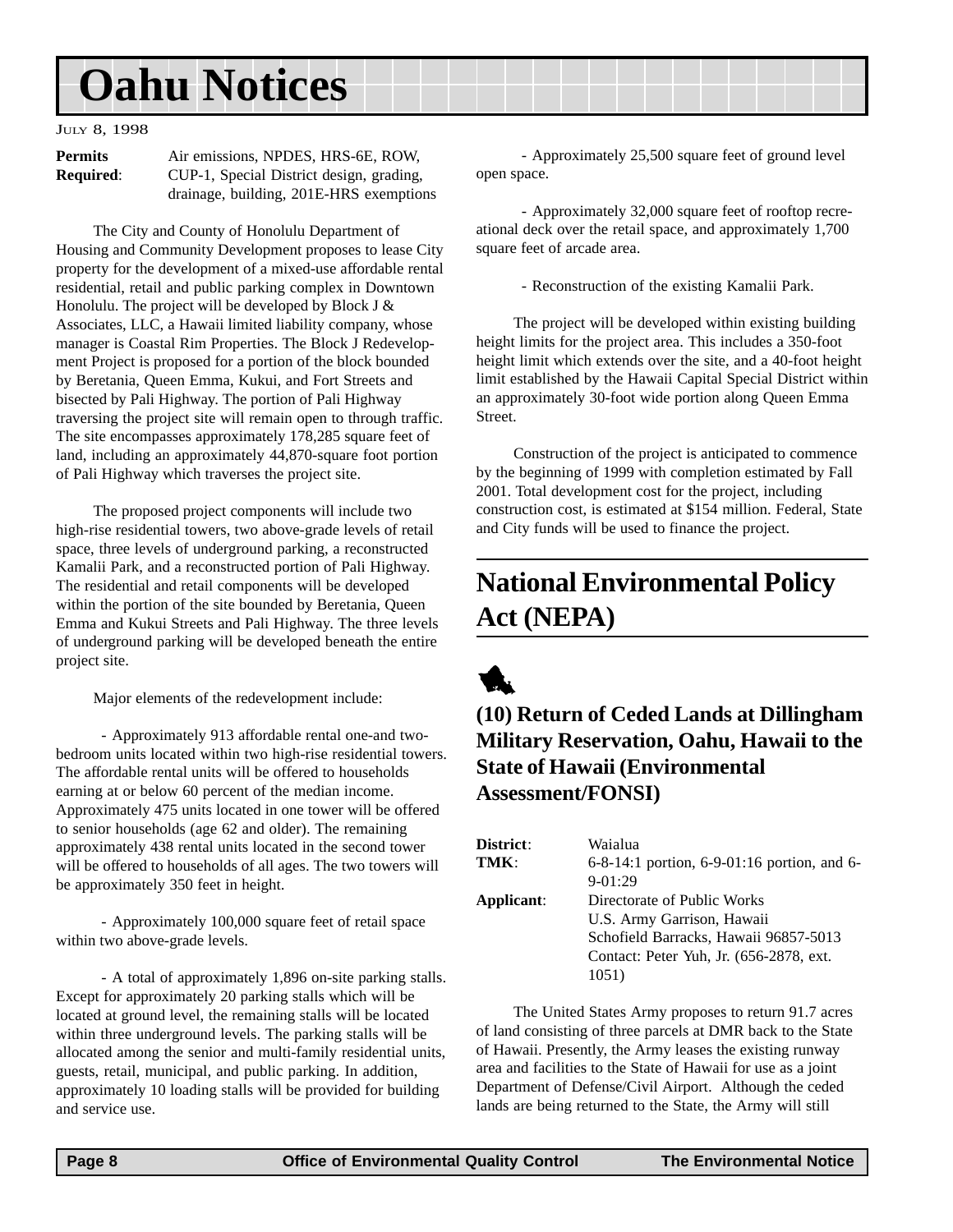<span id="page-8-0"></span>

JULY 8, 1998

require use of the area and is negotiating a lease of the area for continued training requirements. There will be no change to the existing use of the area with the change in land ownership.

Comment deadline for this Environmental Assessment and Finding of No Significant Impact is August 7, 1998. Please send comments to:

> Peter Yuh, Jr. Environmental Division Directorate of Public Works U.S. Army Garrison, Hawaii Schofield Barracks, HI 96857-5013



### **(11) Land Acquisition, Kahuku Training Area, Oahu, Hawaii (Environmental Assessment/FONSI)**

| District:  | Koolauloa                                 |
|------------|-------------------------------------------|
| TMK:       | 5-6-05:04, 5-6-07:04, 5-6-08:01& 02, 5-7- |
|            | $02:01 \& 03, 5-7-04:01, 5-8-02:03 \& 06$ |
| Applicant: | Directorate of Public Works               |
|            | U.S. Army Garrison, Hawaii                |
|            | Schofield Barracks, Hawaii 96857-5013     |
|            | Contact: Peter Yuh, Jr. (656-2878, ext.)  |
|            | 1051)                                     |
|            |                                           |

Currently, the Army leases 8,213.798 acres of land at Kahuku Training Area (KTA) from the James Campbell Estate for military training. The proposed action is for the acquisition of this property. Land acquisition is being proposed because the long-term leasing of the KTA property has lapsed and the Army is currently on an extended, year-toyear lease. By purchasing the land the Army would secure long-term cost savings from escalating lease rent and insure the availability of land to continue conducting required maneuver field training for its active duty and reserve forces in Hawaii. Failure to purchase the property could seriously jeopardize the Army's use of the area and adversely impact the readiness posture of all the military units that conduct training at KTA.

There will be no changes to the existing land use or the current type of training that is conducted at KTA with the land purchase. Under Army ownership, ecosystem management programs developed to protect and preserve natural and cultural resources would continue as part of the Army's ongoing effort to improve environmental stewardship.

Comment deadline for this Environmental Assessment and Finding of No Significant Impact is August 7, 1998. Please send comments to:

> Peter Yuh, Jr. Environmental Division Directorate of Public Works U.S. Army Garrison, Hawaii Schofield Barracks, HI 96857-5013

## **Previously Published Projects Pending Public Comments**

#### **Draft Environmental Assessments**

#### 1 **Honolulu Academy of Arts Expansion**

| Applicant:                        | Honolulu Academy of Arts<br>900 South Beretania Street<br>Honolulu, Hawaii 96814 |
|-----------------------------------|----------------------------------------------------------------------------------|
|                                   | Contact: George R. Ellis (532-8717)                                              |
| <b>Approving Agency/Accepting</b> |                                                                                  |
| <b>Authority:</b>                 | City and County of Honolulu                                                      |
|                                   | Department of Land Utilization                                                   |
|                                   | 650 South King Street, 7th Floor                                                 |
|                                   | Honolulu, Hawaii 96813                                                           |
|                                   | Contact: Dana Teramoto (523-4648)                                                |
| <b>Public Comment</b>             |                                                                                  |
| <b>Deadline:</b>                  | July 23, 1998                                                                    |

#### 1 **Lanikai Communications Repeater Site**

| Applicant:                        | PrimeCo Personal Communications, L.P.    |
|-----------------------------------|------------------------------------------|
|                                   | 1132 Bishop Street, Suite 1105           |
|                                   | Honolulu, Hawaii 96813                   |
|                                   | Contact: Calvert Chun (566-9400)         |
| <b>Approving Agency/Accepting</b> |                                          |
| <b>Authority:</b>                 | Department of Land and Natural Resources |
|                                   | Land Division                            |
|                                   | P.O. Box 621                             |
|                                   | Honolulu, Hawaii 96809                   |
|                                   | Contact: Lauren Tanaka (587-0385)        |
| <b>Public Comment</b>             |                                          |
| Deadline:                         | July 23, 1998                            |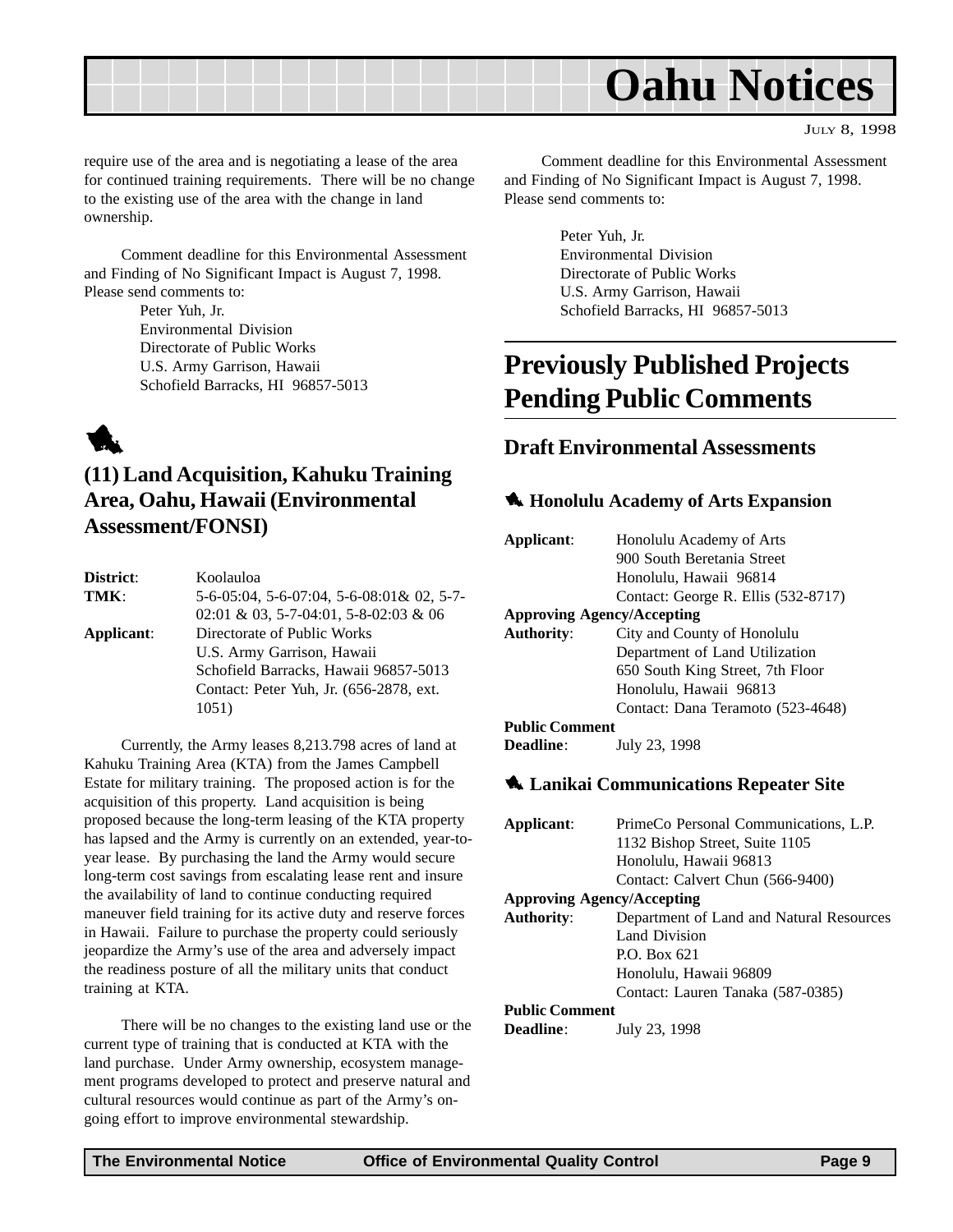#### <span id="page-9-0"></span>JULY 8, 1998

#### **1.** Steele Family Residence

**Applicant**: Mr. & Mrs. Richard D. Steele c/o: Philip K. White Associates Architects, Ltd. 851 Pohukaina Street, Suite C-1 Honolulu, Hawaii 96813 Contact: Ms. Julie Abcede, AIA (596-0260) **Approving Agency/Accepting Authority**: Department of Land and Natural Resources Land Division 1151 Punchbowl St., Room 220 Honolulu, Hawaii 96813 Contact: Tom Eisen (587-0386) **Public Comment**

**Deadline**: **July 23, 1998** 

#### **Draft Environmental Impact Statements**

#### **138-kV** Transmission Line **Project**

| Applicant:            | Hawaiian Electric Company                |
|-----------------------|------------------------------------------|
|                       | P.O. Box 2750                            |
|                       | Honolulu, Hawaii 96840-0001              |
|                       | Contact: Mr. Kerstan Wong (543-7059)     |
|                       | <b>Approving Agency/Accepting</b>        |
| <b>Authority:</b>     | Department of Land and Natural Resources |
|                       | Office of Conservation and Environmental |
|                       | Affairs                                  |
|                       | 1151 Punchbowl Street                    |
|                       | Honolulu, Hawaii 96813                   |
|                       | Contact: Sam Lemmo (587-0381)            |
| <b>Public Comment</b> |                                          |
| <b>Deadline:</b>      | August 7, 1998                           |

### **Final Environmental Impact Statements**

#### 1 **Kakaako Makai Area Plan (Supplemental)**

| Applicant:                        | Hawaii Community Development Authority      |
|-----------------------------------|---------------------------------------------|
|                                   | 677 Ala Moana Boulevard, Suite 1001         |
|                                   | Honolulu, Hawaii 96813                      |
|                                   | Contact: Jan Yokota (587-2870)              |
| <b>Approving Agency/Accepting</b> |                                             |
| <b>Authority:</b>                 | Governor, State of Hawaii                   |
|                                   | c/o Office of Environmental Quality Control |
|                                   | 235 South Beretania Street                  |
|                                   | Honolulu, Hawaii 96813                      |
| Status:                           | FEIS currently being reviewed by the Office |
|                                   | of Environmental Quality Control.           |
|                                   |                                             |

## **State Department of Transportation Seeking Proposals for Enhansement Projects** *(continued from Page 1)*

Engineer at (808) 587-1830 or the TE Program Manager at (808) 587-1842, by FAX (808) 587-1787 or by mail at the Highways Division, Planning Branch, 600 Kapiolani Boulevard, Room 304, Honolulu, Hawaii 96813.

FHWA will only fund TE projects which have a direct relationship to the State's surface transportation system. State and county agency expenditures for the following twelve TE activities may be eligible for FHWA reimbursement:

- 1. Provision of facilities for pedestrians and bicycles.
- 2. Provision of safety and educational activities for pedestrians and bicyclists.
- 3. Acquisition of scenic easements and scenic or historic sites.
- 4. Scenic or historic highway programs (including the provision of tourist and welcome center facilities).
- 5. Landscaping and other scenic beautification.
- 6. Historic preservation.
- 7. Rehabilitation and operation of historic transportation buildings, structures or facilities (including historic railroad facilities and canals).
- 8. Preservation of abandoned railway corridors (including the conversion and use thereof for pedestrian or bicycle trails).
- 9. Control and removal of outdoor advertising.
- 10. Archaeological planning and research.
- 11. Environmental mitigation to address water pollution due to highway runoff or reduce vehicle-caused wildlife mortality while maintaining habitat connectivity.
- 12. Establishment of transportation museums.

*FHWA participation is normally limited to 80% of eligible TE project costs. The State DOT may allow innovative ways of meeting the 20% "matching" requirement including private donations and non-FHWA Federal funds.*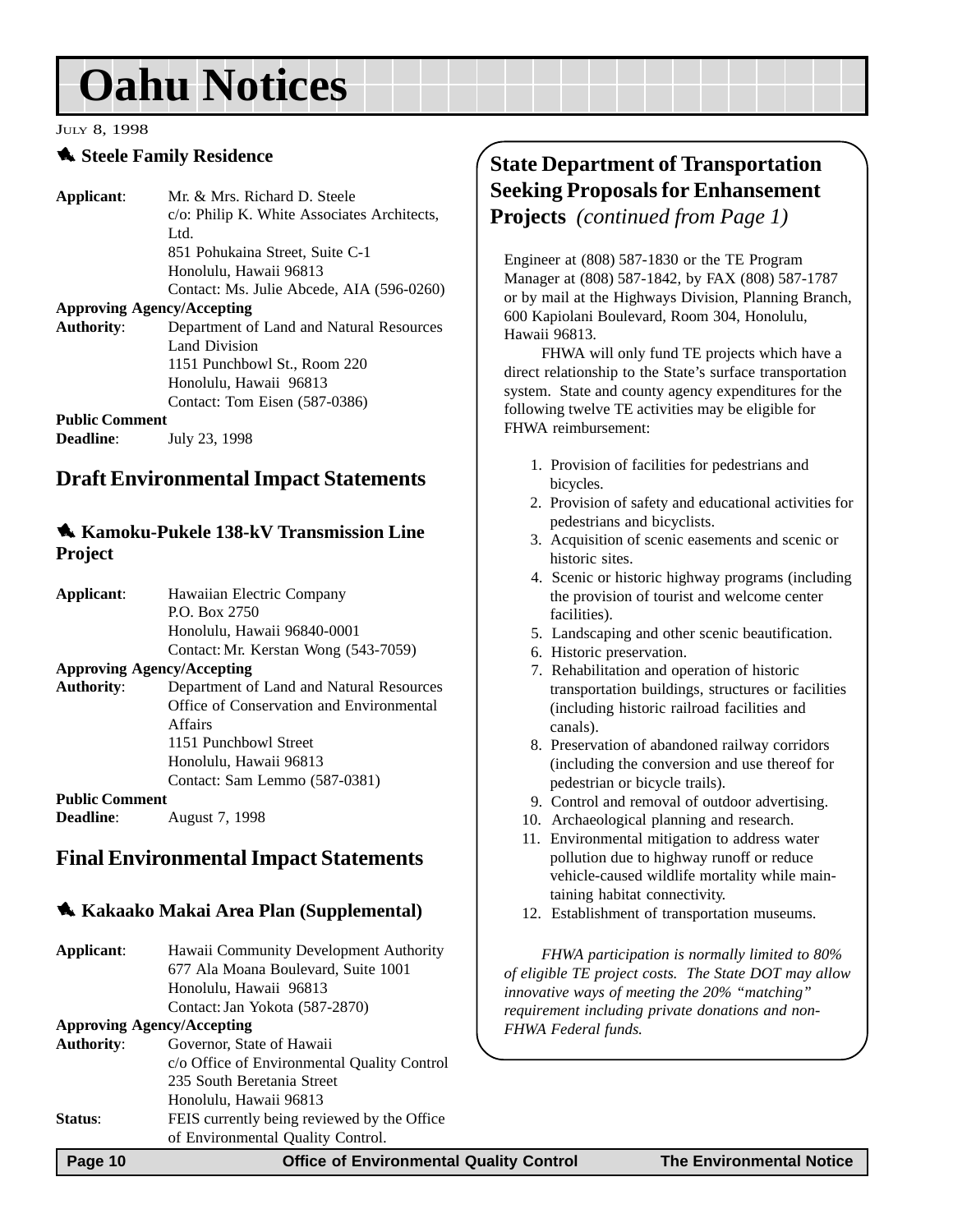## **Maui Notices**

JULY 8, 1998

## <span id="page-10-0"></span>**Draft Environmental**

**Assessments**

## $\blacklozenge$ **(1) Makena Resort Roadway & Utility Infrastructure Improvements**

| District:             | Makawao                                     |
|-----------------------|---------------------------------------------|
| TMK:                  | 2-1-5:por. 108; 2-1-7:por. 94; 2-1-8:por-   |
|                       | tions of 80, 90, 98, 99, 100, 106, 108      |
| Applicant:            | Makena Resort Corporation                   |
|                       | 5415 Makena Alanui                          |
|                       | Makena, Hawaii 96753                        |
|                       | Contact: Roy Figueiroa (879-4455)           |
|                       | <b>Approving Agency/Accepting</b>           |
| <b>Authority:</b>     | County of Maui                              |
|                       | Department of Planning                      |
|                       | 250 South High Street                       |
|                       | Wailuku, Hawaii 96793                       |
|                       | Contact: Clayton Yoshida (243-7735)         |
| Consultant:           | Munekiyo, Arakawa & Hiraga, Inc.            |
|                       | 305 High Street, Suite 104                  |
|                       | Wailuku, Hawaii 96793                       |
|                       | Contact: Milton Arakawa (244-2015)          |
| <b>Public Comment</b> |                                             |
| <b>Deadline:</b>      | August 7, 1998                              |
| Status:               | DEA First Notice pending public comment.    |
|                       | Address comments to the applicant with      |
|                       | copies to the epproving egency or eccepting |

copies to the approving agency or accepting authority, the consultant and OEQC. **Permits Required**: SMA

The applicant, Makena Resort Corp., proposes to construct roadway and utility infrastructure improvements in Makena, Maui, Hawaii. The proposed improvements are intended to service future development at the Makena Resort.

For the portion of Makena Alanui fronting the resort, pavement widening and construction of curbs, gutters and sidewalks on the makai side of the existing right-of-way are proposed. The curve on Makena Alanui at the northern end of the project will also be regraded to improve driving conditions. Pavement widening and construction of curbs, gutters and sidewalks within the existing right-of-way are also

proposed on Honoiki Street. Road widening is proposed on Makena Keoneoio Road on the mauka side of the existing roadway. Improvements on Makena Keoneoio Road to the south of Honoiki Street include pavement widening, concrete curb and gutter, and 6-foot wide concrete sidewalk. Makena Keoneoio Road improvements to the north of Honoiki Street also include resurfacing of the existing pavement.

**1**

Although there are existing fire hydrants, additional hydrants are proposed to meet applicable County standards. New sewerlines are proposed to be installed in Makena Alanui, Honoiki Street and Makena Keoneoio Road. A new sewerline is also proposed connecting the existing golf club and tennis complex with the sewerline in Makena Alanui. Service driveways are proposed to extend from Makena Alanui to link with the new wastewater treatment facility.

A new drainage retention basin of approximately 13 acres is proposed adjacent to the new wastewater treatment facility. New catch basins are proposed to be installed within the proposed service driveways. Along Makena Keoneoio Road, two (2) 16 feet by 5 feet conspan culverts are proposed. Work for the culverts involve raising the road profile and construction of a retaining wall at the makai edge of the right of way.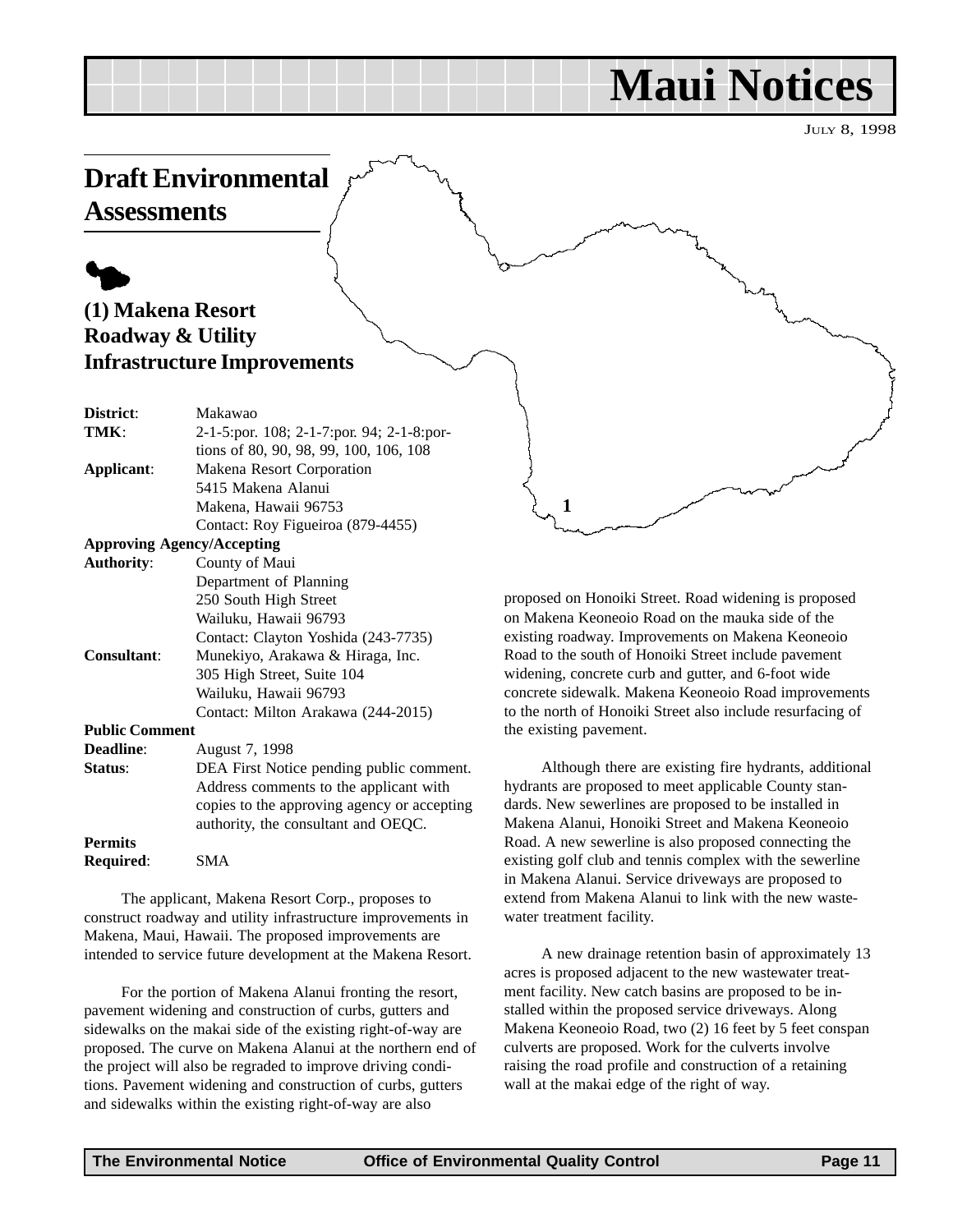## <span id="page-11-0"></span>**Maui Notices**

#### JULY 8, 1998

The total cost of all improvements for the project is estimated to be \$4.95 million. Assuming all applicable permits are obtained, construction is projected to start in Fall 1998 and be completed by Fall 1999.

## **Maui County Previously Published Projects Pending Public Comments**

#### **Draft Environmental Assessments**

#### 3 **Honoapiilani Highway Widening, Maalaea Road to North Kihei Road**

| Applicant: | Department of Transportation      |
|------------|-----------------------------------|
|            | 869 Punchbowl Street, Room 403    |
|            | Honolulu, Hawaii 96813            |
|            | Contact: Ross Hironaka (587-2250) |

### **Approving Agency/Accepting**

**Authority**: Same as above. **Public Comment Deadline**: July 23, 1998

#### 3 **Napili Park**

| Applicant:            | County of Maui                     |
|-----------------------|------------------------------------|
|                       | Department of Parks & Recreation   |
|                       | 1580 Kaahumanu Avenue              |
|                       | Wailuku, Hawaii 96793              |
|                       | Contact: Patrick Matsui (243-7387) |
|                       | <b>Approving Agency/Accepting</b>  |
|                       | <b>Authority:</b> Same as above.   |
| <b>Public Comment</b> |                                    |
| <b>Deadline:</b>      | July 23, 1998                      |

#### 4 **Lana'i Canoe Hale**

| Applicant:            | Hui Wa'a O Lana'i                       |
|-----------------------|-----------------------------------------|
|                       | P.O. Box 1341                           |
|                       | Lana'i City, Hawaii 96763               |
|                       | Contact: Sam Kahihikolo, Jr. (565-3982) |
|                       | <b>Approving Agency/Accepting</b>       |
| <b>Authority:</b>     | County of Maui                          |
|                       | Lana'i Planning Commission              |
|                       | c/o Maui Planning Department            |
|                       | 250 South High Street                   |
|                       | Wailuku, Hawaii 96793                   |
|                       | Contact: Darren Suzuki (243-7735)       |
| <b>Public Comment</b> |                                         |
| <b>Deadline:</b>      | July 23, 1998                           |

## **Conservation District Notices**

## **DEPARTMENTAL PERMITS**

Persons interested in commenting on the following Conservation District Use Application (Departmental Permit) must submit comments to the Department of Land and Natural Resources.

Also, anyone interested in receiving notification Departmental Permits must submit requests to DLNR that include the following information:

1) Name and address of the requestor;

2) The departmental permit for which the requestor would like to receive notice of determination; and,

3) The date the notice was initially published in the Environmental Notice.

Comments and requests for notification of determinations must be submitted to DLNR within thirty days from the initial date that the notice was published in the Notice.

Please send comments and requests to:

State of Hawaii

Dept. of Land and Natural Resources, Land Division 1151 Punchbowl Street, Room 220 Honolulu, Hawaii 96813

DLNR will make every effort to notify those interested in the subject CDUA, it is not obligated to notify any person not strictly complying with the above requirements. For more information please contact Tom Eisen at 587-0386.



### **Reconstruction of partially existing fence**

| File No.:      | CDUA KA-2897 (Departmental Permit)                           |
|----------------|--------------------------------------------------------------|
| Applicant:     | Jess Jackson                                                 |
| Location:      | Haena, Hanalei, Kauai                                        |
| TMK:           | 5-9-05:28 (Lot 34)                                           |
|                | Proposed Action: Removal of partially existing, deteriorated |
|                | barbed wire fence, and replacement with 4                    |
|                | foot high green vinyl fence                                  |
| 343, HRS       |                                                              |
| determination: | Exempt                                                       |
| Contact:       | Larry N. Smith (808) 826-9647                                |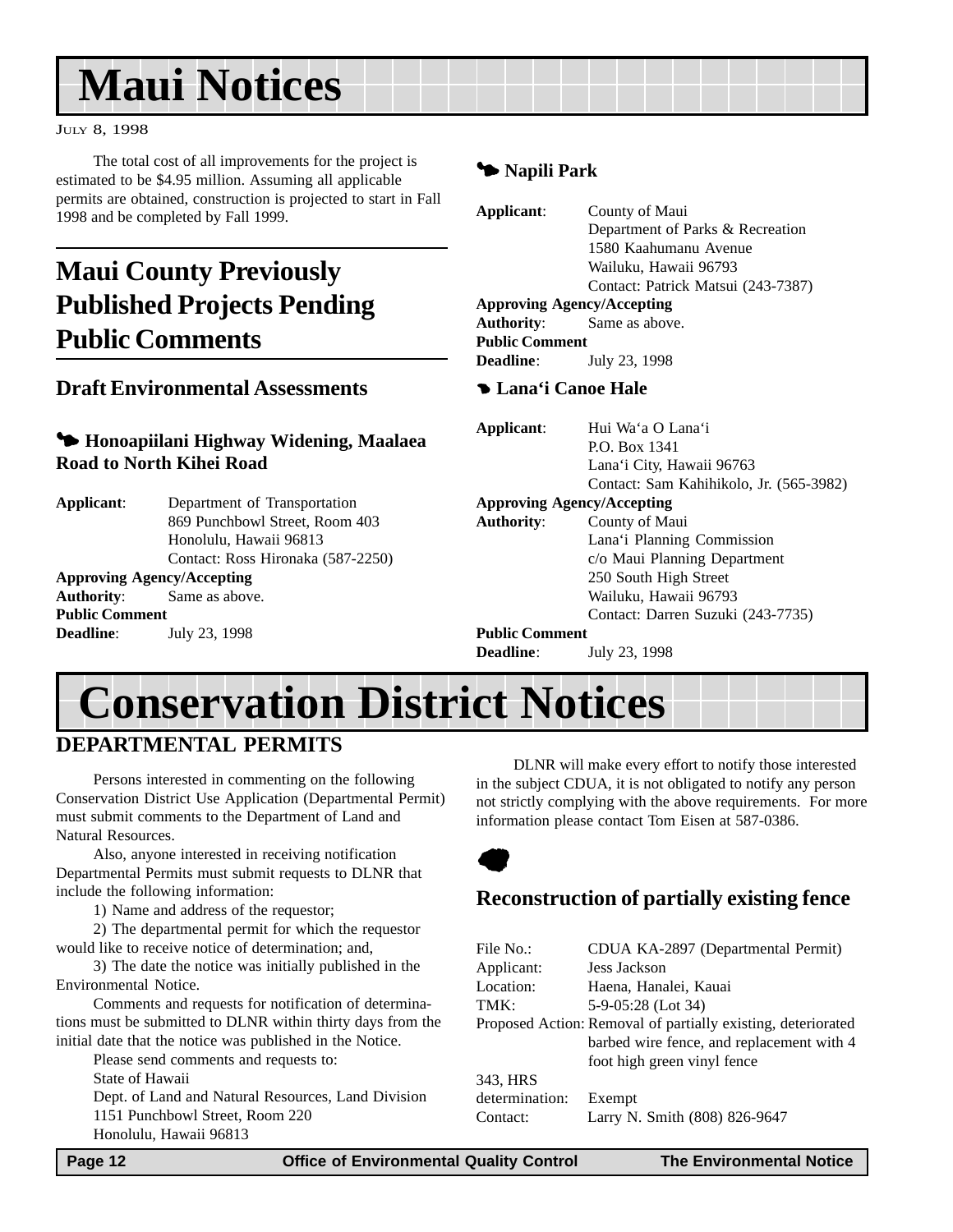## **Hawaii Notices**

JULY 8, 1998

## <span id="page-12-0"></span>**Draft Environmental Assessments**

## $\blacktriangleright$ **(1) Alec Keith Property**

| District:                         | South Hilo                             |
|-----------------------------------|----------------------------------------|
|                                   |                                        |
| TMK:                              | $2 - 7 - 20:12$                        |
| Applicant:                        | Mr. & Mrs. Alec Keith                  |
|                                   | 269 Kuikahi Street                     |
|                                   | Hilo, Hawaii 96720                     |
| <b>Approving Agency/Accepting</b> |                                        |
| <b>Authority:</b>                 | County of Hawaii, Planning Department  |
|                                   | 25 Aupuni Street, Room 109             |
|                                   | Hilo, Hawaii 96720                     |
|                                   | Contact: Susan Gagorik or Alice Kawaha |
|                                   | $(961 - 8288)$                         |
| Consultant:                       | Neil Erickson (969-4945)               |
|                                   | 257 Ululani Street, Unit A             |
|                                   | Hilo, Hawaii 96720                     |
| <b>Public Comment</b>             |                                        |
| <b>Deadline:</b>                  | August 7, 1998                         |
|                                   |                                        |

| Status:          | DEA First Notice pending public comment.    |
|------------------|---------------------------------------------|
|                  | Address comments to the applicant with      |
|                  | copies to the approving agency or accepting |
|                  | authority, the consultant and OEOC.         |
| <b>Permits</b>   |                                             |
| <b>Required:</b> | Shoreline Setback Variance, SMA, building   |

This project is located on a 1.83 acre parcel located on the makai side of Kuikahi Street along the Honoli'i pali in Pauka'a, South Hilo, Hawaii. As a portion of the property lies within the shoreline setback area, a Shoreline Setback Variance shall be secured from the Planning Commission. The submittal of a Special Management Area (SMA) Use Permit Assessment Application is also required to the Planning Department is also required.

The applicants propose to construct wheelchair accessible improvements to an existing dwelling because one of the owners is wheelchair-bound. The improvements will allow the owner to have an expanded experience of his property and the surrounding environment with wheelchair access. This project will also provide for the safety of those viewing the pali on this property and enable people to enjoy the pali views with greater security because of the design of the guardrail.



Improvements within the 40-foot shoreline setback area include: ramps, elevated walkways and a gazebo. The proposed elevated walkway will project approximately 46 feet from the existing residence to a T-shaped deck that runs parallel to the cliffline approximately 20 feet in each direction from a central covered gazebo structure. The elevated deck is at least five (5) feet from the pali cliffline. The first 14 feet of the elevated walkway (from the residence) will consist of concrete slab on-grade with stone walls to match the existing deck architecture. Approximately thirty-four (34) feet of the structure is located within the shoreline setback area. The elevated walkway will be constructed on interconnected concrete footings placed on-grade and concealed by ground cover. Redwood columns from these footings will vary in height to support a poured-in-place concrete path of travel. The walkway will vary from 30 inches to seven (7) feet above natural grade. The guardrail will stand 36 inches above deck and be constructed of two-foot high redwood siding topped with 10 inches of glass panel (for view at wheelchair height), with two inch brass handrails to run the length of the entire walkway. The walkway columns will also form guardrail supports and be capped with a copper lighting fixture and fixed "opaque" glass which will provide low-level path light.

The gazebo will be constructed of horizontal redwood columns and exposed beams to match the architecture of the existing home. A standing seam copper roof will top the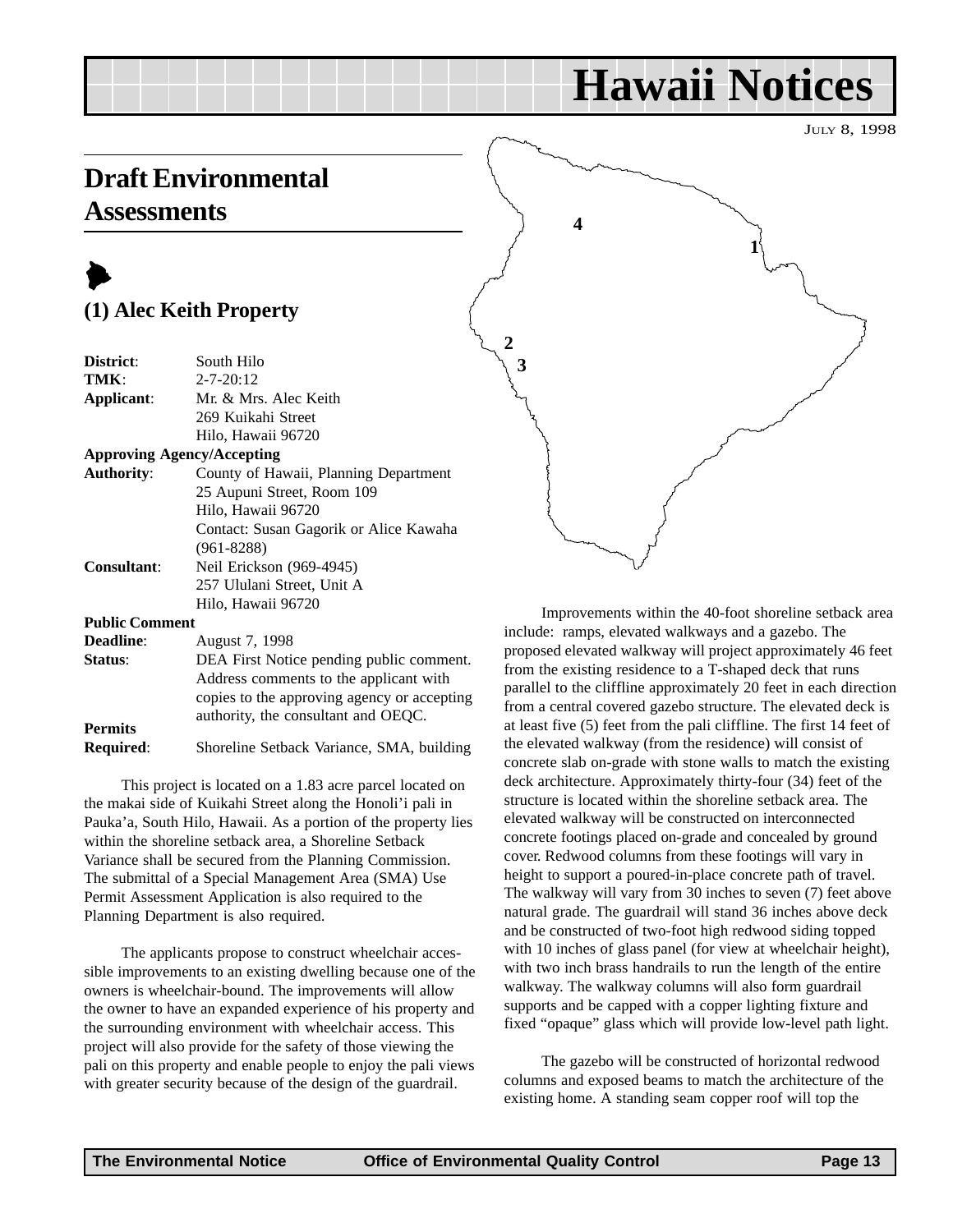## <span id="page-13-0"></span>**Hawaii Notices**

JULY 8, 1998

gazebo. The gazebo roof peak is approximately 9 feet 4 inches above the walkway deck and will be designed so as not to hinder or block the ocean view from the home or adjacent residences.

## **Final Environmental Assessments/FONSI**



#### **(2) Keahole Reservoir**

| District:               | Kona                                     |
|-------------------------|------------------------------------------|
| TMK:                    | $7 - 3 - 10:33$                          |
| Applicant:              | Department of Land and Natural Resources |
|                         | 1151 Punchbowl Street                    |
|                         | Honolulu, Hawaii 96813                   |
|                         | Contact: Hiram Young (587-0260)          |
|                         | <b>Approving Agency/Accepting</b>        |
| <b>Authority:</b>       | Department of Land and Natural Resources |
|                         | 1151 Punchbowl Street                    |
|                         | Honolulu, Hawaii 96813                   |
|                         | Contact: Hiram Young (587-0260)          |
| <b>Consultant:</b>      | Kukulu Corporation                       |
|                         | 420 Waiakamilo Road, Suite 411           |
|                         | Honolulu, Hawaii 96817                   |
|                         | Contact: Ed Iida (944-9633)              |
| <b>Public Challenge</b> |                                          |
| <b>Deadline:</b>        | August 7, 1998                           |

| <b>Deadline:</b> | August 7, 1998                         |
|------------------|----------------------------------------|
| Status:          | FEA/FONSI issued, project may proceed. |
| <b>Permits</b>   |                                        |
| <b>Required:</b> | NPDES, grading, building               |

The proposed action involves the construction of a 1.0 million gallon water reservoir and related infrastructure and repair of the existing 0.5 million gallon water reservoir. The new 1.0 million reservoir will be located mauka of an existing 0.5 million gallon water reservoir to provide adequate fire protection for the Keahole International Airport and the Natural Energy Laboratory of Hawaii. The existing 0.5 million gallon water reservoir is located approximately 1,800 feet mauka of Queen Kaahumanu Highway and is owned by the Department of Water Supply, County of Hawaii. The work includes construction of a 1.0 million gallon reinforced concrete water reservoir, with asphaltic concrete perimeter and connecting road, grading, fencing of the reservoir property, piping to connect existing piping to the new reservoir, and repair of the existing reservoir. Repair of the

existing reservoir includes cleaning and painting of the existing hardware, replacement of water level gauge and waterproofing of the roof.

 $\blacktriangleright$ 

### **(3) Nohona Partners Easement Over Judd Trail**

| <b>District:</b>                    | North Kona                                  |  |  |  |  |
|-------------------------------------|---------------------------------------------|--|--|--|--|
| TMK:                                | $7-7-04:02$ ; $7-7-08:27$                   |  |  |  |  |
| Applicant:<br>Nohona Partners, Inc. |                                             |  |  |  |  |
|                                     | $c$ /o Steven S.C. Lim, Attorney (935-6644) |  |  |  |  |
|                                     | Carlsmith Ball Wichman Case & Ichiki        |  |  |  |  |
|                                     | P.O. Box 686                                |  |  |  |  |
|                                     | Hilo, Hawaii 96721                          |  |  |  |  |
| <b>Approving Agency/Accepting</b>   |                                             |  |  |  |  |
| <b>Authority:</b>                   | Department of Land and Natural Resources,   |  |  |  |  |
|                                     | Land Division                               |  |  |  |  |
|                                     | P.O. Box 936                                |  |  |  |  |
|                                     | Hilo, Hawaii 96721                          |  |  |  |  |
|                                     | Contact: Charlene Unoki (974-6203)          |  |  |  |  |
| Public Challenge                    |                                             |  |  |  |  |
| <b>Deadline</b> :                   | August 7, 1998                              |  |  |  |  |
| <b>Status:</b>                      | FEA/FONSI issued, project may proceed.      |  |  |  |  |
| Permits                             |                                             |  |  |  |  |
| <b>Required:</b>                    | <b>DLNR</b> easement                        |  |  |  |  |
|                                     |                                             |  |  |  |  |

Nohona Partners, Inc. through its attorney is requesting approval for perpetual, non-exclusive easements for roadway, utility and driveway purposes over, under and across portions of the Judd Trail and a construction right-of-entry for the maintenance of said easements, roadways and buffer areas. This is necessary to provide access to lands located within the proposed "Ho'omalu on Alii" subdivision.

Applicant proposes to preserve intact portions of the historic alignment, pursuant to the requirements of the State Historic Preservation Division and to isolate remaining portions of the historic alignment within preservation easements, with appropriate 'no-build' buffers designated alongside each easement to separate them from developable areas of the proposed agricultural subdivision. Applicant has presented the foregoing proposal to the Na Ala Hele Advisory Council and received a comment letter expressing no significant objection, with the exception that Na Ala Hele asked Applicant to attempt to incorporate the Judd Trail Alignment as a benefit to adjacent property owners and as a project amenity.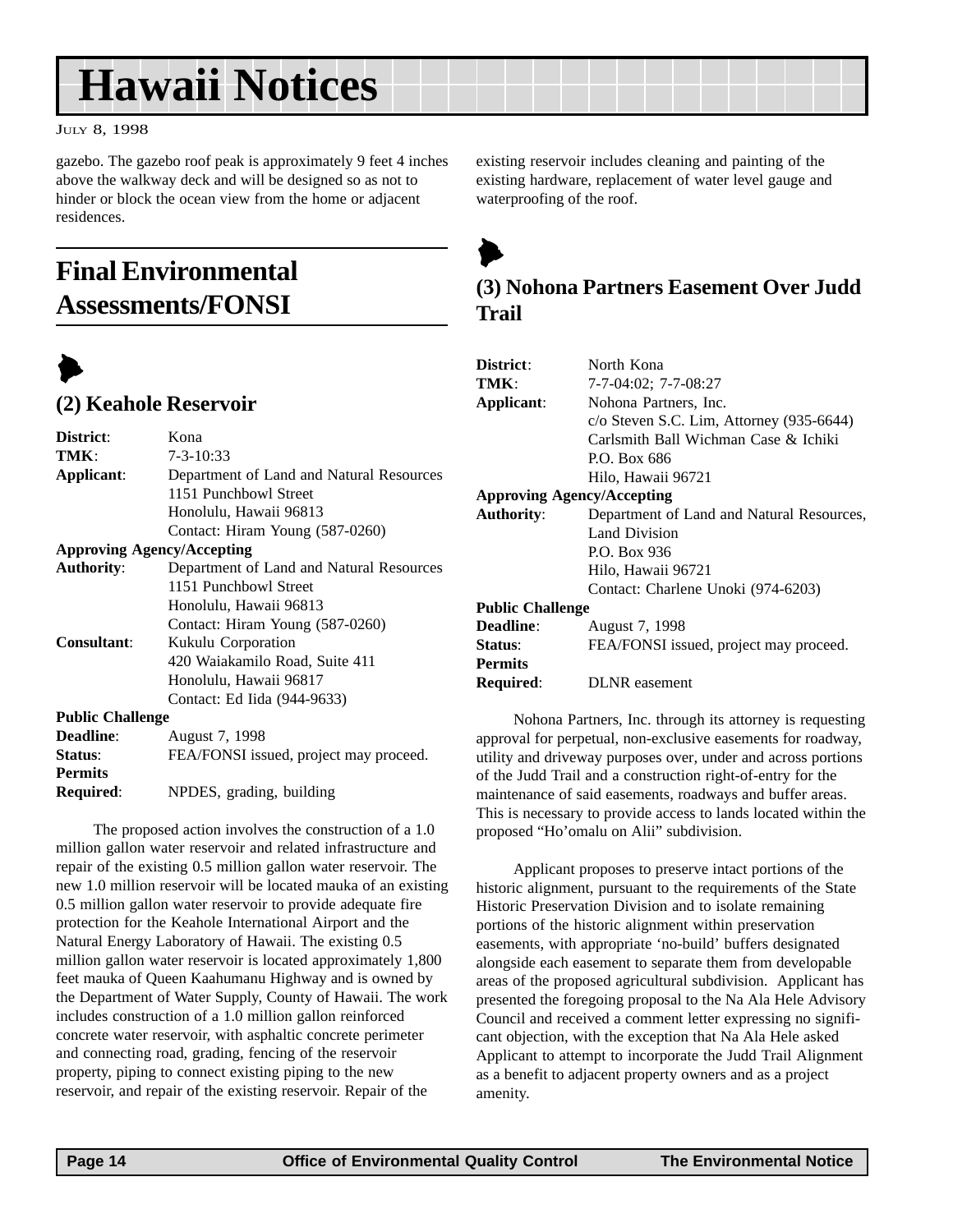## **Hawaii Notices**

JULY 8, 1998

## <span id="page-14-0"></span> $\blacktriangleright$ **(4) Waimea Exploratory Well**

| District:               | South Kohala                                                                                                                                                                                                                                                                                                                           |
|-------------------------|----------------------------------------------------------------------------------------------------------------------------------------------------------------------------------------------------------------------------------------------------------------------------------------------------------------------------------------|
| TMK:                    | $6 - 5 - 01:03$                                                                                                                                                                                                                                                                                                                        |
| Applicant:              | Department of Land and Natural Resources                                                                                                                                                                                                                                                                                               |
|                         | Land Division                                                                                                                                                                                                                                                                                                                          |
|                         | 1151 Punchbowl Street, Room 221                                                                                                                                                                                                                                                                                                        |
|                         | Honolulu, Hawaii 96813                                                                                                                                                                                                                                                                                                                 |
|                         | Contact: Hiram Young (587-0260)                                                                                                                                                                                                                                                                                                        |
|                         | <b>Approving Agency/Accepting</b>                                                                                                                                                                                                                                                                                                      |
| <b>Authority:</b>       | Department of Land and Natural Resources                                                                                                                                                                                                                                                                                               |
|                         | Land Division                                                                                                                                                                                                                                                                                                                          |
|                         | 1151 Punchbowl Street, Room 221                                                                                                                                                                                                                                                                                                        |
|                         | Honolulu, Hawaii 96813                                                                                                                                                                                                                                                                                                                 |
|                         | Contact: Hiram Young (587-0260)                                                                                                                                                                                                                                                                                                        |
| <b>Public Challenge</b> |                                                                                                                                                                                                                                                                                                                                        |
| <b>Deadline:</b>        | August 7, 1998                                                                                                                                                                                                                                                                                                                         |
| $\sim$ $\sim$           | $\Gamma\Gamma$ and $\Gamma$ and $\Gamma$ and $\Gamma$ and $\Gamma$ and $\Gamma$ and $\Gamma$ and $\Gamma$ and $\Gamma$ and $\Gamma$ and $\Gamma$ and $\Gamma$ and $\Gamma$ and $\Gamma$ and $\Gamma$ and $\Gamma$ and $\Gamma$ and $\Gamma$ and $\Gamma$ and $\Gamma$ and $\Gamma$ and $\Gamma$ and $\Gamma$ and $\Gamma$ and $\Gamma$ |

**Status:** FEA/FONSI issued, project may proceed. **Permits Required**: Conservation District, CWRM, well permits

The Engineering Branch, Land Division of the Department of Land and Natural Resources, State of Hawaii, desires to drill, case, and test a 16-inch diameter exploratory well approximately 2000 feet deep in the Kohala mountains. The proposed well site is located on a parcel of land owned by the County of Hawaii's Department of Water Supply's Waimea Water Reservation.

The anticipated environmental impacts will be primarily short term associated with construction activities. Use of construction equipment will create noise, dust and exhaust emissions. Noise, dust and air pollution control provisions will be included in the contract specifications.

After the well has been drilled to the specified depth and cased, a temporary pump will be installed in the well to test the groundwater yield and water quality. The rate of discharge will be controlled by an appropriate valve and measured with an appropriate water meter. The water pumped from the well will be discharged into an existing drainage way or into a drain sump. Impacts of the testing of the well will be temporary and will cause no undue stress on the basal aquifer.

The estimated cost of the project is \$1,200,000.00 and anticipated to take 270 days to complete.

The purpose of the project is to tap into the deeper of the two aquifers present in the Waimea Plain area. Should this well exploration prove successful, it wil be developed to provide a safe reliable water source to meet the needs for drinking, sanitation and fire protection.

## **Previously Published Projects Pending Public Comments**

#### **Draft Environmental Assessments**

#### 6 **Old Hilo Wastewater Treatment Plant Conversion**

| Applicant:                        | County of Hawaii                       |
|-----------------------------------|----------------------------------------|
|                                   | Department of Public Works, Wastewater |
|                                   | Division                               |
|                                   | 108 Railroad Avenue                    |
|                                   | Hilo, Hawaii 96720                     |
|                                   | Contact: Peter Boucher (961-8338)      |
| <b>Approving Agency/Accepting</b> |                                        |
|                                   | <b>Authority:</b> Same as above.       |
| <b>Public Comment</b>             |                                        |
| <b>Deadline:</b>                  | July 23, 1998                          |
|                                   |                                        |

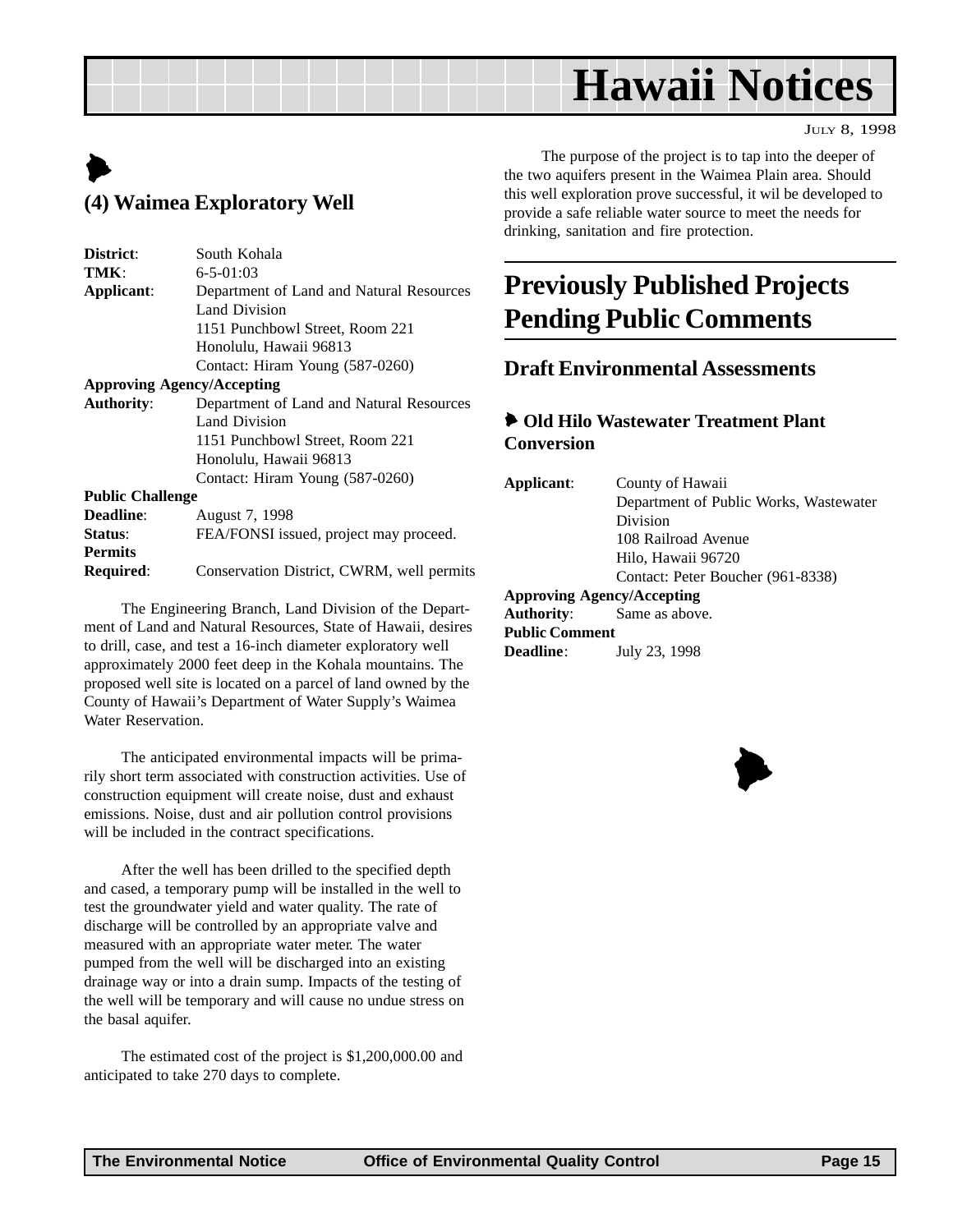## <span id="page-15-0"></span>**Kauai Notices**

JULY 8, 1998

## **Draft Environmental Assessments**

## $\bullet$ **(1) Waimea-Kekaha Water System**

| District:             | Waimea                                   |
|-----------------------|------------------------------------------|
| TMK:                  | $1 - 2 - 02:1$                           |
| Applicant:            | County of Kauai, Housing Agency          |
|                       | 4193 Hardy Street                        |
|                       | Lihue, Hawaii 96766                      |
|                       | Contact: Dennis Alkire (241-6814)        |
|                       | <b>Approving Agency/Accepting</b>        |
| <b>Authority:</b>     | County of Kauai, Housing Agency          |
|                       | 4193 Hardy Street                        |
|                       | Lihue, Hawaii 96766                      |
|                       | Contact: Dennis Alkire (241-6814)        |
| <b>Consultant:</b>    | Akinaka & Associates, Ltd.               |
|                       | 250 North Beretania Street, Suite 300    |
|                       | Honolulu, Hawaii 96817-4716              |
|                       | Contact: Henry Morita (536-7721)         |
| <b>Public Comment</b> |                                          |
| <b>Deadline:</b>      | August 7, 1998                           |
| Status:               | DEA First Notice pending public comment. |
|                       | Address comments to the applicant with   |
|                       | copies to the consultant and OEQC.       |
| <b>Permits</b>        |                                          |
| <b>Required:</b>      | Well construct permit; use permit        |

The Waimea-Kekaha Water System service area contains 500 to 750 existing housing units in Waimea and Kekaha Towns. The service area is relatively large and includes residences, Waimea High School, Waimea Intermediate School, commercial districts in Waimea and Kekaha and the resort area called Waimea Plantation Cottages.

The proposed project consists of drilling and testing an exploratory well located in Kekaha, Kauai. Site grading, drainage control and erosion mitigation features will be included in the project. The well will be tested to determine its potential to service consumers within the Waimea-Kekaha Water System. Should the testing be successful (quality and quantity), the well can be developed and integrated into the existing Kauai Department of Water network.

The exploratory well will be drilled on State lands leased to Kekaha Sugar Company (TMK: (4)1-2-02:1) in Kapilimao Valley. The site is in close proximity to and accessible from a canefield road. Ground elevations range from 150 to 160 feet (MSL). Well depth will be approximately 195' with final depth determined by the results of drilling and testing. It is likely that a well located in Kapilimao Valley would not be sensitive to over-pumping and likely could be pumped at a rate of 500-700 gpm. The new well will be installed with solid well casing to sea level and grouted to the land surface. Perforated casing will be placed from elevation - 15 MSL but not extending beyond -45' MSL.

**2**

## **Draft Environmental Impact Statements**

 $\bullet$ 

**1**

## **(2) Hanalei Middle School Site Selection Study**

| <b>District:</b> | Hanalei                                      |
|------------------|----------------------------------------------|
| TMK:             | Site 1: 5-3-01:2; Site 2: 5-2-05:24; Site 3: |
|                  | $5 - 2 - 03:1$                               |
| Applicant:       | Department of Accounting and General         |
|                  | <b>Services</b>                              |
|                  | 1151 Punchbowl Street, Room 430              |
|                  | Honolulu, Hawaii 96813                       |
|                  | Contact: Gary Chong (586-0487)               |
|                  |                                              |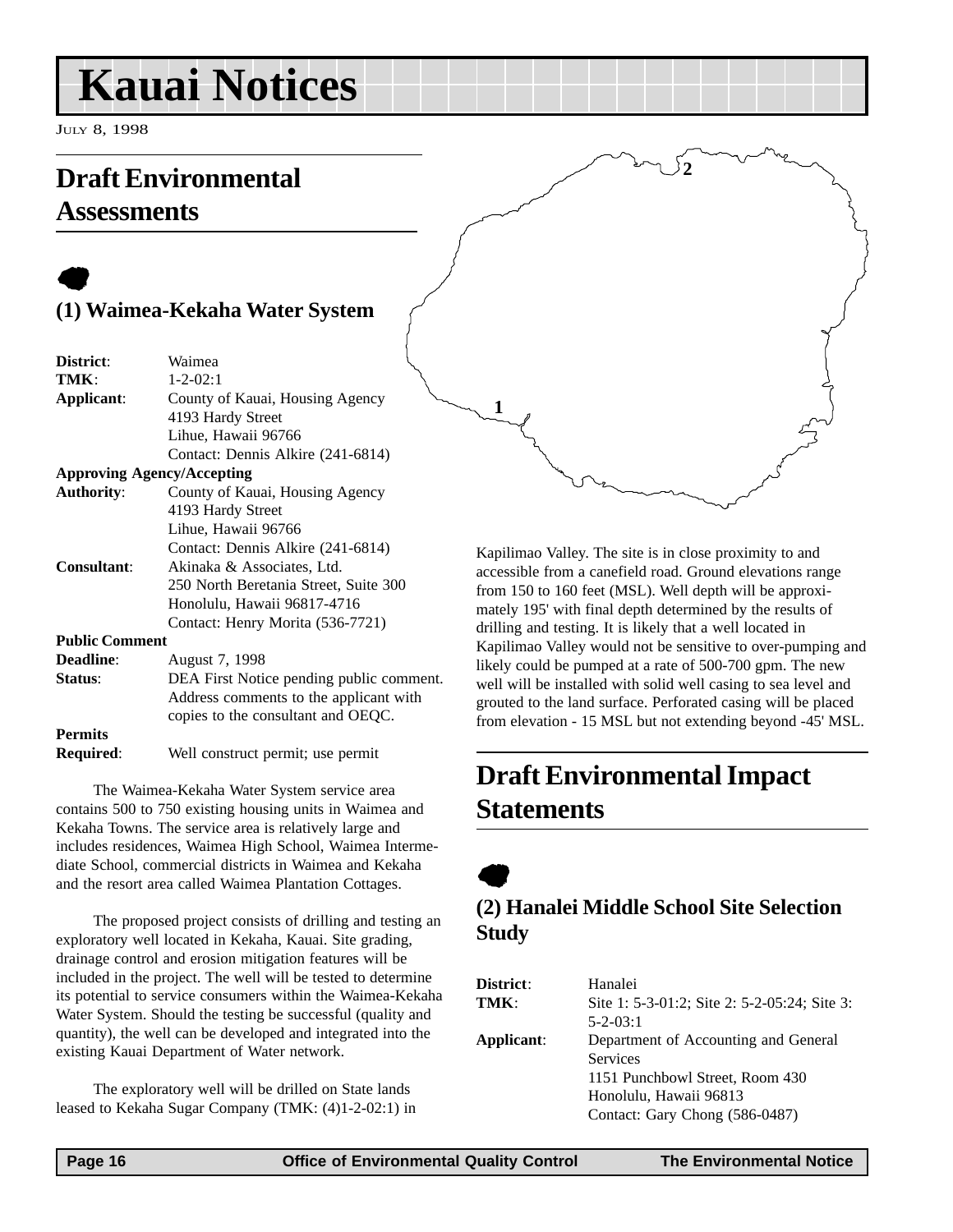<span id="page-16-0"></span>

JULY 8, 1998

#### **Approving Agency/Accepting**

| <b>Authority:</b>     | Governor, State of Hawaii                   |
|-----------------------|---------------------------------------------|
|                       | c/o Office of Environmental Quality Control |
|                       | 235 South Beretania Street, Suite 702       |
|                       | Honolulu, Hawaii 96813                      |
| <b>Consultant:</b>    | Yamasato, Fujiwara, Aoki & Associates,      |
|                       | Inc.                                        |
|                       | 1100 Ward Avenue, Suite 760                 |
|                       | Honolulu, Hawaii 96814                      |
|                       | Contact: Lloyd Higa (531-8825)              |
| <b>Public Comment</b> |                                             |
| <b>Deadline:</b>      | August 24, 1998                             |
| Status:               | DEIS First Notice pending public comment.   |
|                       | Address comments to the applicant with      |
|                       | copies to the approving agency or accepting |
|                       | authority, the consultant and OEQC.         |
| <b>Permits</b>        | Depending on site, LUC boundary amend       |
| <b>Required:</b>      | ment, county general plan, UIC amendment    |
|                       |                                             |

The Hawaii State Department of Education (DOE) is proposing a study to identify possible sites for a New Middle School in the Kilauea and Hanalei School service area.

The proposed study is being completed as the result of Kauai's North Shore Community effort to seek funding for planning for a middle school facility (grades 6 to 8) on the North Shore of Kauai. Potential sites were narrowed down to three (3) candidate sites based on D.O.E. site selection criteria. All candidate sites are zoned Agriculture or Open.

The Service area for the New Hanalei Middle School would cut into the service area that would be typically serviced by the New Kapaa Middle School (opened September 1997). This would allow students from Hanalei and Kilauea Elementary School to attend the New Hanalei Middle School.

The current enrollment of the existing Kapaa High is 1,223 and the new Kapaa Intermediate School is 960 pupils for the year 1997.

The current enrollment of the elementary schools that would be affected by the New Hanalei Middle School (however, only Grade 6 of Kilauea and Hanalei Elementary School would be affected by the new school).

The main consideration for the request of the study is to determine what sites would be most suitable for a new middle school facility in the near future.

Another reason for the request of the study is because of the long travel distance to attend school from Hanalei and Kilauea to Kapaa Intermediate School.

## **Previously Published Projects Pending Public Comments**

#### **Draft Environmental Assessments**

#### 7 **Lihue & Hanamaulu Water Development Projects - Phase II**

| Applicant:                        | County of Kauai, Housing Agency   |  |  |  |  |
|-----------------------------------|-----------------------------------|--|--|--|--|
|                                   | 4139 Hardy Street                 |  |  |  |  |
|                                   | Lihue, Hawaii 96766               |  |  |  |  |
|                                   | Contact: Dennis Alkire (241-6814) |  |  |  |  |
| <b>Approving Agency/Accepting</b> |                                   |  |  |  |  |
| <b>Authority:</b> Same as above.  |                                   |  |  |  |  |
| <b>Public Comment</b>             |                                   |  |  |  |  |
| <b>Deadline:</b>                  | July 23, 1998                     |  |  |  |  |

#### **Draft Environmental Impact Statements**

#### 7 **Kukui'ula Bay Resort**

| Applicant:            | Kukui 'ula Development Company, Inc.    |  |
|-----------------------|-----------------------------------------|--|
|                       | 822 Bishop Street                       |  |
|                       | P.O. Box 3440                           |  |
|                       | Honolulu, Hawaii 96801                  |  |
|                       | Contact: William H. Campbell (525-6611) |  |
|                       | <b>Approving Agency/Accepting</b>       |  |
| <b>Authority:</b>     | County of Kauai                         |  |
|                       | <b>Planning Department</b>              |  |
|                       | 4444 Rice Street, Suite 473             |  |
|                       | Lihue, Kauai, Hawaii 96766              |  |
|                       | Contact: Dee M. Crowell (241-6677)      |  |
| <b>Public Comment</b> |                                         |  |
| <b>Deadline:</b>      | August 7, 1998                          |  |

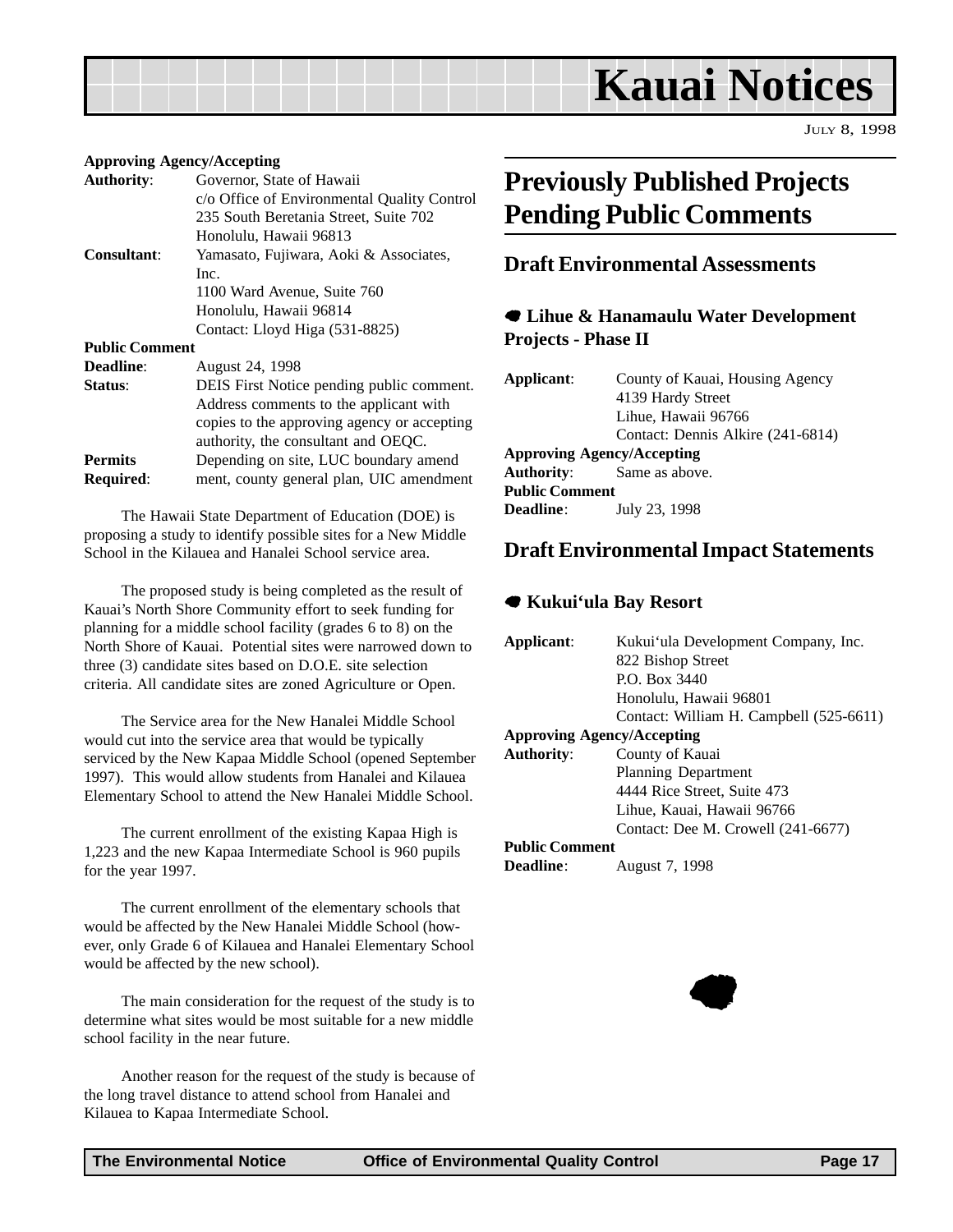JULY 8, 1998

### **Shoreline Certification Applications**

Pursuant to §13-222-12, HAR the following shoreline certification applications are available for inspection at the DLNR District Land Offices on Kauai, Hawaii and Maui and at Room 220, 1151 Punchbowl St., Honolulu, Oahu (Tel: 587-0414). All comments shall be submitted in writing to the State Land Surveyor, 1151 Punchbowl Street, Room 210, Honolulu, HI 96813 and postmarked no later than fifteen (15) calendar days from the date of the public notice of the application.

|             |                  | <b>Shoreline Notices</b>                                                                                                                                                                                                                                                                                                                                                                                                                                                     |                                                                |                   |  |
|-------------|------------------|------------------------------------------------------------------------------------------------------------------------------------------------------------------------------------------------------------------------------------------------------------------------------------------------------------------------------------------------------------------------------------------------------------------------------------------------------------------------------|----------------------------------------------------------------|-------------------|--|
| Y 8, 1998   |                  |                                                                                                                                                                                                                                                                                                                                                                                                                                                                              |                                                                |                   |  |
|             |                  | oreline Certification Applications                                                                                                                                                                                                                                                                                                                                                                                                                                           |                                                                |                   |  |
|             |                  | Pursuant to §13-222-12, HAR the following shoreline certification applications are available for inspection at the DL<br>trict Land Offices on Kauai, Hawaii and Maui and at Room 220, 1151 Punchbowl St., Honolulu, Oahu (Tel: 587-0414).<br>iments shall be submitted in writing to the State Land Surveyor, 1151 Punchbowl Street, Room 210, Honolulu, HI 9681<br>tmarked no later than fifteen (15) calendar days from the date of the public notice of the application. |                                                                |                   |  |
| Case<br>No. | Date<br>Received | Location                                                                                                                                                                                                                                                                                                                                                                                                                                                                     | Applicant                                                      | Tax Map Key       |  |
| OA-678      | 06/17/98         | Lot 16-G, Ld Ct App 242, Ewa Beach,<br>Oahu, Oahu (91-243 Ewa Beach Road)                                                                                                                                                                                                                                                                                                                                                                                                    | Rachel K. Haili for<br>Rachel K. Haili                         | $9 - 1 - 23:22$   |  |
| $KA-133$    | 06/18/98         | Lot 111, Haena Hui Lands, Haena,<br>Halelea, Kauai (no address assigned -<br>Haena, Kauai)                                                                                                                                                                                                                                                                                                                                                                                   | Wagner Engineering<br>Services, Inc. for<br>Craig Maas         | $5 - 9 - 03 : 45$ |  |
| $KA-134$    | 06/12/98         | Lot 5, Nani O Kalihikai, Being a Por<br>of LCAw 7585, Ap. 1, Kalihikai,<br>Hanalei, Kauai (no address assigned -<br>Anini, Kauai)                                                                                                                                                                                                                                                                                                                                            | Esaki Surveying and<br>Mapping, Inc. for<br>Sylvester Stallone | $5 - 3 - 04:36$   |  |
|             |                  | oreline Certifications and Rejections<br>Pursuant to §13-222-26, HAR the following shorelines have been certified or rejected by the DLNR. A person may a<br>rtification or rejection to the BLNR, 1151 Punchbowl Street, Room 220, Honolulu, HI 96813, by requesting in writing a<br>tested case hearing no later than twenty (20) calendar days from the date of public notice of certification or rejection.                                                              |                                                                |                   |  |
| Case        | Date             | Location                                                                                                                                                                                                                                                                                                                                                                                                                                                                     | Applicant                                                      | Tax Map           |  |

### **Shoreline Certifications and Rejections**

Pursuant to §13-222-26, HAR the following shorelines have been certified or rejected by the DLNR. A person may appeal a certification or rejection to the BLNR, 1151 Punchbowl Street, Room 220, Honolulu, HI 96813, by requesting in writing a contested case hearing no later than twenty (20) calendar days from the date of public notice of certification or rejection.

| Case<br>No. | Date<br>Cert/Rej      | Location                                                                                                                                                                                                                     | Applicant                                                                        | Tax Map<br>Key                                  |
|-------------|-----------------------|------------------------------------------------------------------------------------------------------------------------------------------------------------------------------------------------------------------------------|----------------------------------------------------------------------------------|-------------------------------------------------|
| $0A-668$    | Certified<br>06/26/98 | Lot C-3, Por of LCAw 7713, RP 4475, Ap<br>33 to V. Kamamalu, Kawailoa, Waialua,<br>Oahu [Kawailoa (Police) Beeach and<br>Kawailoa Beach Lots (Papailoa Road),<br>Waialua Oahul                                               | Sam O. Hirota, Inc.<br>for Kamehameha<br>Schools/Bernice<br>Pauahi Bishop Estate | $6 - 1 - 4 : Por$<br>$23$ and $6-$<br>$2 - 1:1$ |
| $HA-196$    | Certified<br>06/26/98 | Pors of RP 7845, LCAw 7715, Ap.13 to L.<br>Kamehameha, Puaa 1, N. Kona, Hawaii (75-<br>5828 Kahakai)                                                                                                                         | Wes Thomas<br>Associates for<br>Alanui Enterprises                               | $7 - 5 - 09:14$<br>$\& 16$                      |
| $MA - 194$  | Certified<br>06/26/98 | Lot 3 of Kukahiko Land Partition (Civil<br>No. 749, James S. Campbell, etal v.<br>Unknown Heirs of Kealokai Kukahiko,<br>eta), Por of Grant 223 to L. L. Torbert,<br>Papaanui, Honualua, Makawao, Maui (5050<br>Makena Road) | Akamai Land<br>Surveying for Bruce<br>Chandler                                   | $2 - 1 - 7:89$                                  |
| $MA-196$    | Certified<br>06/26/98 | Lots 5 & 6, Kahana Sunset Beach Lots,<br>Alaeloa, Honokeana, Kaanapali, Lahaina,<br>Maui (5177 Honoapiilani Highway)                                                                                                         | Valera, Inc. for Mr<br>& Mrs. Robert Nelson                                      | $4 - 3 - 07:5$                                  |
| $KA-121$    | Certified<br>06/26/98 | Lot 2, Ka L'ae Kiki Subdivision,<br>Kukuiula, Koloa, Kauai (Lawai Beach<br>Road, Koloa, Kauai)                                                                                                                               | Wagner Engineering<br>Services, Inc. for<br>Mark McCaslin                        | $2 - 6 - 12:09$                                 |
| $KA-1.32$   | Certified<br>06/26/98 | Lot 34 Haena Hui Land, Por of RP 3596,<br>LCAw 10,613, Ap 6 to Abner Paki, Haena,<br>Halelea, Kauai (Kuhio Highway, Haena,<br>Kauai)                                                                                         | Wagner Engineering<br>Services, Inc. for<br>Jeff Jackson                         | $5 - 9 - 5:28$                                  |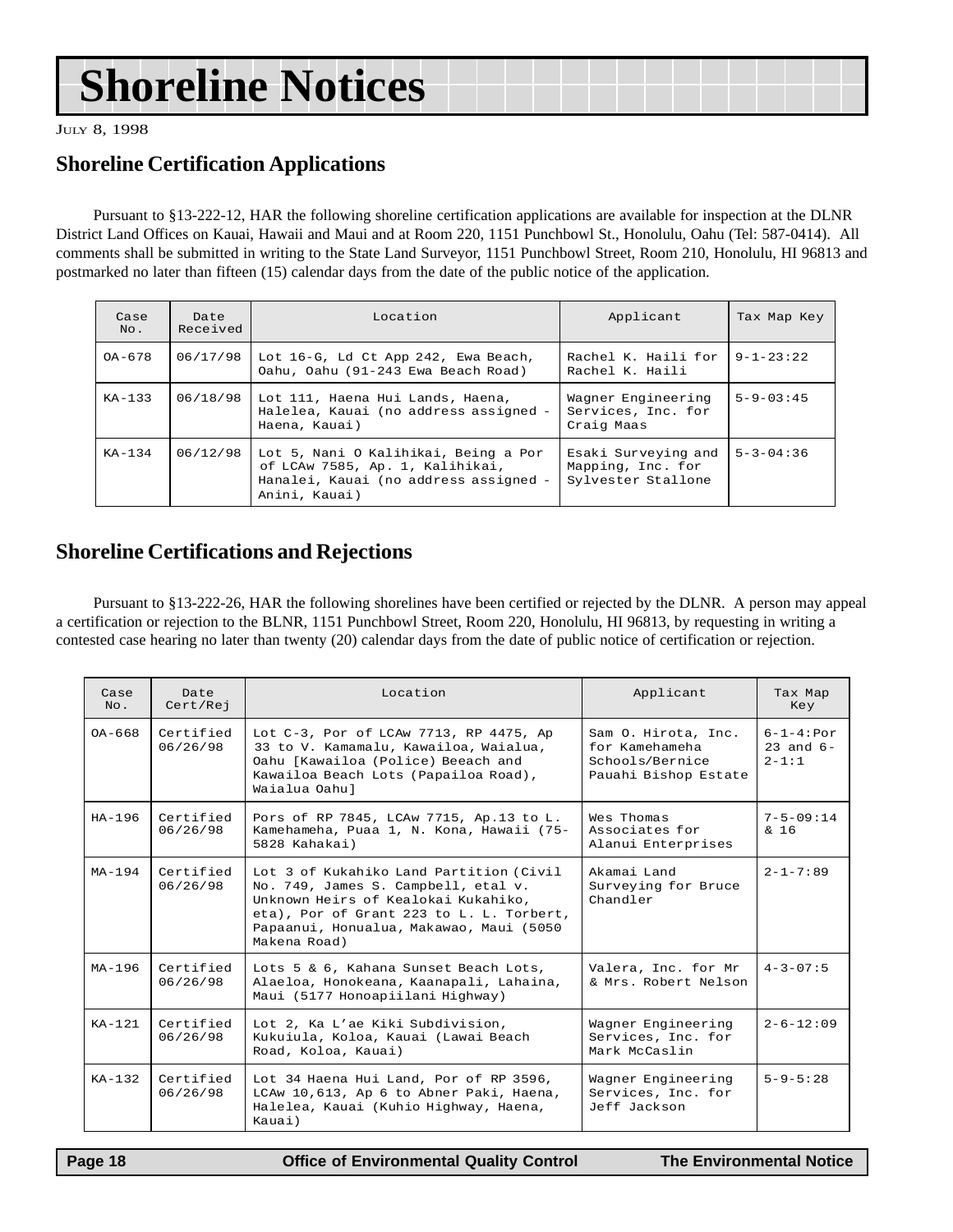## **Coastal Zone Area News**

JULY 8, 1998

### <span id="page-18-0"></span>**Visit the CZM WEB SITE: http://www.hawaii.gov/dbedt/czm**

## **Federal Consistency Reviews**

The Hawaii Coastal Zone Management (CZM) Program has received the following federal actions to review for consistency with the CZM objectives and policies in Chapter 205A, Hawaii Revised Statutes. This public notice is being provided in accordance with section 306(d)(14) of the National Coastal Zone Management Act of 1972, as amended. For more information, please call John Nakagawa with the Hawaii CZM Program at 587-2878. Federally mandated deadlines require that comments be received by the date specified for each CZM consistency review and can be mailed to:

> Rick Egged, Director Office of Planning, DBEDT P.O. Box 2359 Honolulu, Hawaii 96804 Or, fax comments to CZM Program at 587-2899.

## 6 **(1) Temporary Optical Test Sites, Keck Observatory, Mauna Kea, Hawaii**

**Federal Agency:**National Aeronautics and Space Administration; Contact: Richard J. Howard, NASA, (202) 358-0898 Consultant: Marilynn C. Metz, MCM Planning, 732-7143 **Federal Action:** Direct Federal Activity

#### **Location:** Mauna Kea Science Reserve, Hawaii **Proposed Action:**

The California Association for Research in Astronomy, in association with the National Aeronautics and Space Administration, proposes to install two temporary optical test sites on an existing parking area at the W.M. Keck Observatory, Mauna Kea, Hawaii. The sites will be used during the testing phase of the Keck Interferometer Project which will combine the light from the Keck I and Keck II telescopes to provide unprecedented sensitivity for high resolution imaging and astrometry. Each of the proposed sites will include a siderostat and an enclosure for weather protection, either a dome or a shelter with a roll-off roof. All above ground facilities will be removed at the completion of the testing, about 3 years and 9 months, and the site will be restored to its original use as a parking area. **Comments Due:** July 17, 1998

## 1 **(2) Moanalua Stream Erosion Protection, Moanalua Valley, Oahu**

| Applicant:                                          | Kaiser Foundation Health Plan, Inc.           |  |  |
|-----------------------------------------------------|-----------------------------------------------|--|--|
| <b>Consultant:</b>                                  | R.M. Towill Corporation; contact Jim          |  |  |
|                                                     | Nierman, 842-1133                             |  |  |
| <b>Federal Agency: U.S. Army Corps of Engineers</b> |                                               |  |  |
|                                                     | Contact: Ms. Lolly Silva; 438-9258, ext. 17   |  |  |
|                                                     | Federal Action: Department of the Army Permit |  |  |
| <b>Location:</b>                                    | Moanalua Stream adjacent to the Kaiser        |  |  |
|                                                     | Permanente Moanalua Medical Center,           |  |  |
|                                                     | Moanalua Valley, Oahu                         |  |  |
| TMK:                                                | $1 - 1 - 12$ : 13 & 33                        |  |  |
| Darmard Antina                                      |                                               |  |  |

**Proposed Action:**

The proposed work requiring a Department of the Army Permit includes construction of stream bank stabilization features along Moanalua Stream adjacent to the Kaiser Permanente Moanalua Medical Center parking structure. The stabilization, which consists of concrete rubble masonry along 120 feet of the eastern stream bank and rip rap on the western bank, is required to mitigate erosion problems. In addition, rock debris and sediment accumulated in Moanalua Stream will be removed to restore flow capacity and reduce erosion potential. **Comments Due:** July 24, 1998

### **Marine and Coastal Zone Management Advisory Group**

 The Marine and Coastal Zone Management Advisory Group (MACZMAG) will hold its regularly scheduled meeting on **Friday, July 17, 1998** on issues of coastal and marine resources. The meeting will be held from 9:00 to 11:00 am at the Leiopapa a Kamehameha Building, 235 South Beretania Street, Room 1403. The public is encouraged to attend.

In addition to conducting regular business, the MACZMAG will host Dr Gary Pruder, Vice President for Programs and Consortiums at the Oceanic Institute. Dr. Pruder will give a presentation on aquaculture effluent and its relationship to water quality standards.

Ms. Davianna Pomaikai McGregor, Associate Professor, Ethnic Studies, University of Hawaii, Manoa, will give a brief update on her ongoing work with the CZM Program's Native Hawaiian Access Rights project. This project is designed to help develop information about the nature and scope of traditional and customary practices and associated access, and to clarify the process by which the exercise of these rights will interface with the CZM Program.

MACZMAG meeting agendas and minutes are now available on the Hawaii Coastal Zone Management Program web page at www.hawaii.gov/dbedt/czm.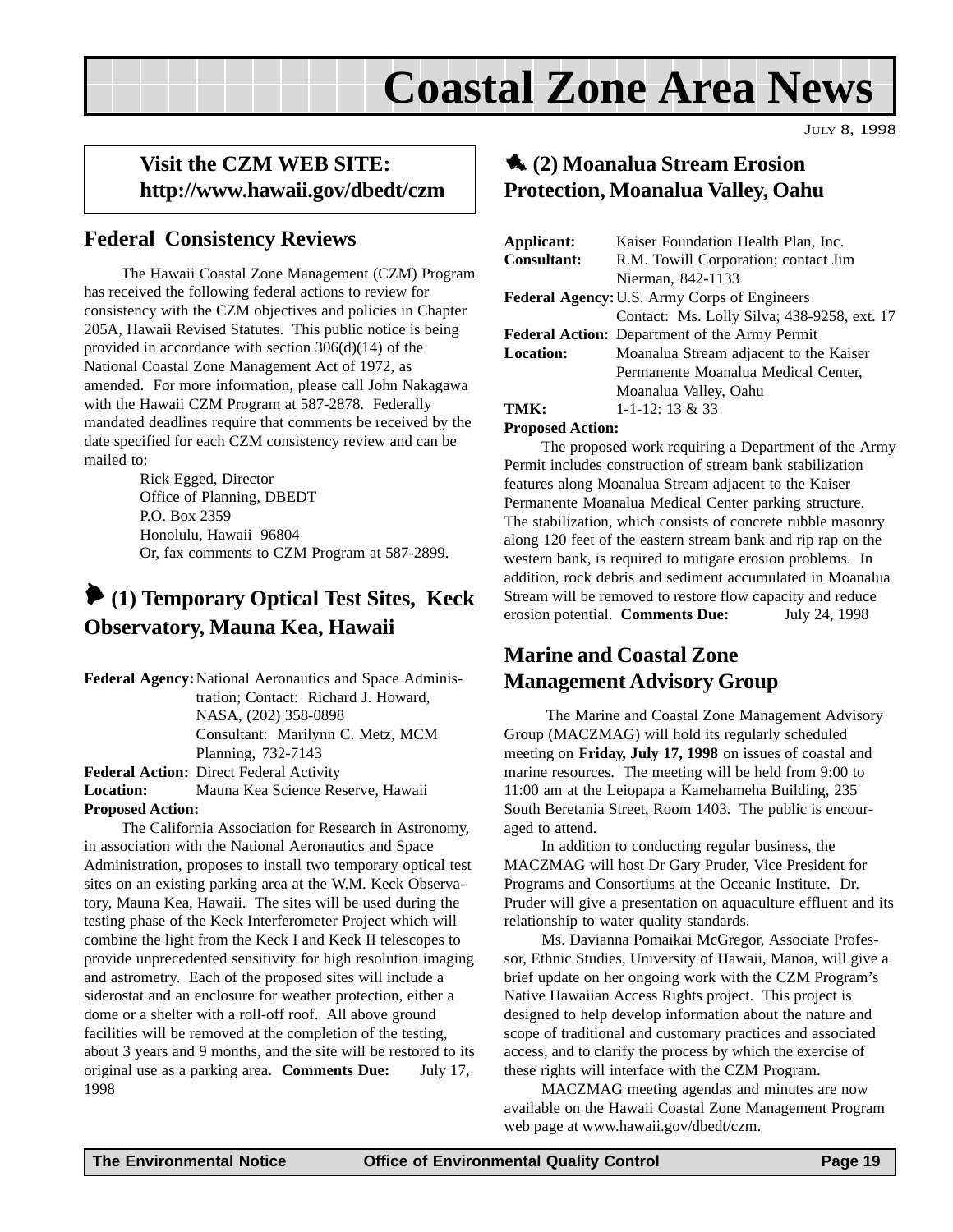## <span id="page-19-0"></span>**Pollution Control Permits**

JULY 8, 1998

| Branch $\&$<br>Permit | Applicant & Permit<br>Number | Project Location     | Proposed Use                |
|-----------------------|------------------------------|----------------------|-----------------------------|
| SDWB (586-            | Mauna Loa Village            | 78-7190 Kaleiopapa   | Register 10 existing        |
| 4258), UIC            | Condo, UH-2019               | Rd., Kailua-Kona.    | drywells for drainage.      |
| SDWB, UIC             | Kona State                   | 69 Haukapila Rd.,    | Construct 3 new sewage inj. |
|                       | Hospital                     | Kealakekua, N. Kona. | wells. APPLICATION DENIED.  |
| SDWB, UIC             | Puako Beach Apts,            | 69-1467 Puako Bch.   | Register 2 existing inj.    |
|                       | $UH - 2020$                  | Drive, South Kohala. | wells for sewage disposal.  |
| SDWB, UIC             | S. Pac. Ocean                | 49-132 Kam Hwy,      | Permit renewal of 2 inj.    |
|                       | Treasures, UO-1465           | Kaneohe.             | wells for sewage disposal.  |
| SDWB, UIC             | U.S. Postal                  | 89 Sand Island Rd.,  | Abandonment of 1 existing   |
|                       | Service, UO-2017             | Honolulu.            | industrial injection well.  |
| SDWB, UIC             | Hickam AFB, UO-              | Hickam AFB, 900      | Permit renewal of 3 inj.    |
|                       | 1353                         | Hangar Avenue.       | wells for sewage disposal.  |
| SDWB, UIC             | HHA, Kupuna Home o           | 67-088 Goodale Ave,  | Register 2 existing inj.    |
|                       | Waialua, UH-2018             | Waialua, Haleiwa.    | wells for sewage disposal.  |
| SDWB, UIC             | Sunset Terrace,              | Kamehameha Ave, and  | Abandonment of 1 sewage     |
|                       | $UO-1825A$                   | Mamao St., Pupukea.  | injection well.             |
| SDWB, UIC             | Haleiwa Surf                 | 66-303 Haleiwa Beach | Registration of 3 existing  |
|                       | Condominium                  | Rd., Haleiwa.        | sewage injection wells.     |
| SDWB, UIC             | Outrigger Lodging            | Banyan Harbor, 3411  | Permit renewal of 9 sewage  |
|                       | Services, UK-1249            | Wilcox Rd., Kauai.   | injection wells.            |

## **Federal Notices**

### **Ala Kahakai National Trail Study**

The National Park Service (NPS) has prepared and approved a Record of Decision for the Final EIS for the Ala Kahakai National Trail Study. The NPS recommends a continuous historic trail management strategy for this trail which traverses the coastlines of Kohala, Kona, Ka'u and Puna. Copies of the ROD may be obtained from the Superintendent, Pacific Great Basin Support Office, 600 Harrison Street, Suite 600, San Francisco, California 94107-1372, telephone (415) 427-1438 (see, 63 F.R. 34925, June 26, '98).

### **Pearl Harbor Homeless Facility**

The Department of housing and Urban Development announces that facility no. 727 at Pearl Harbor Naval Station, South Avenue and 7th Street, property number 779820128 will be available exclusively for homeless use till about August 26, 1998. For more information, please call toll free at 1-800-927-7588 (see, 63 F.R. 34912, June 26, 1998).

### **Nuclear Waste and Spent Fuel**

The Nuclear Regulatory Commission has identified Dr. Bruce S. Anderson as the Governor's designee responsible for receiving information on nuclear waste shipments (see 63 F.R. 35620, June 30, 1998).

#### **Integrated Wildlife Management Program**

The U.S. Department of Agriculture, Animal and Plant Health Inspection Service Wildlife Service (APHIS) has prepared a pre-decisional environmental assessment (EA) (tiered to the APHIS's 1997 programmatic EIS) for an "Intergrated Wildlife Management Program to Protect Hawaiian Agriculture."

The EA analyzes the proposed action and alternatives of assisting to control wildlife damage to agricultural commodities and resources including crops, livestock, poultry and aquaculture in the State of Hawai`i. Important issues include: the effectiveness of APHIS Wildlife Service operations to protect agricultural commodities and resouces; impacts on federal and state listed threatened and endangered animals and plants and those proposed for listing; impacts on migratory birds; humaneness of techniques; impacts on target/ nontarget species. Key decisions to be made are whether: the wildlife damage control program should be continued or ceased; the program should be expanded in the state; and, there would be any significant impact on the environment. **Comments must be received ON OR BEFORE JULY 10, by the Animal and Plant Health Inspection Service, 3375 Koapaka Street, Suite H420, Honolulu, Hawai`i 96819**. For more information, please call 861-8576 or fax 861-8570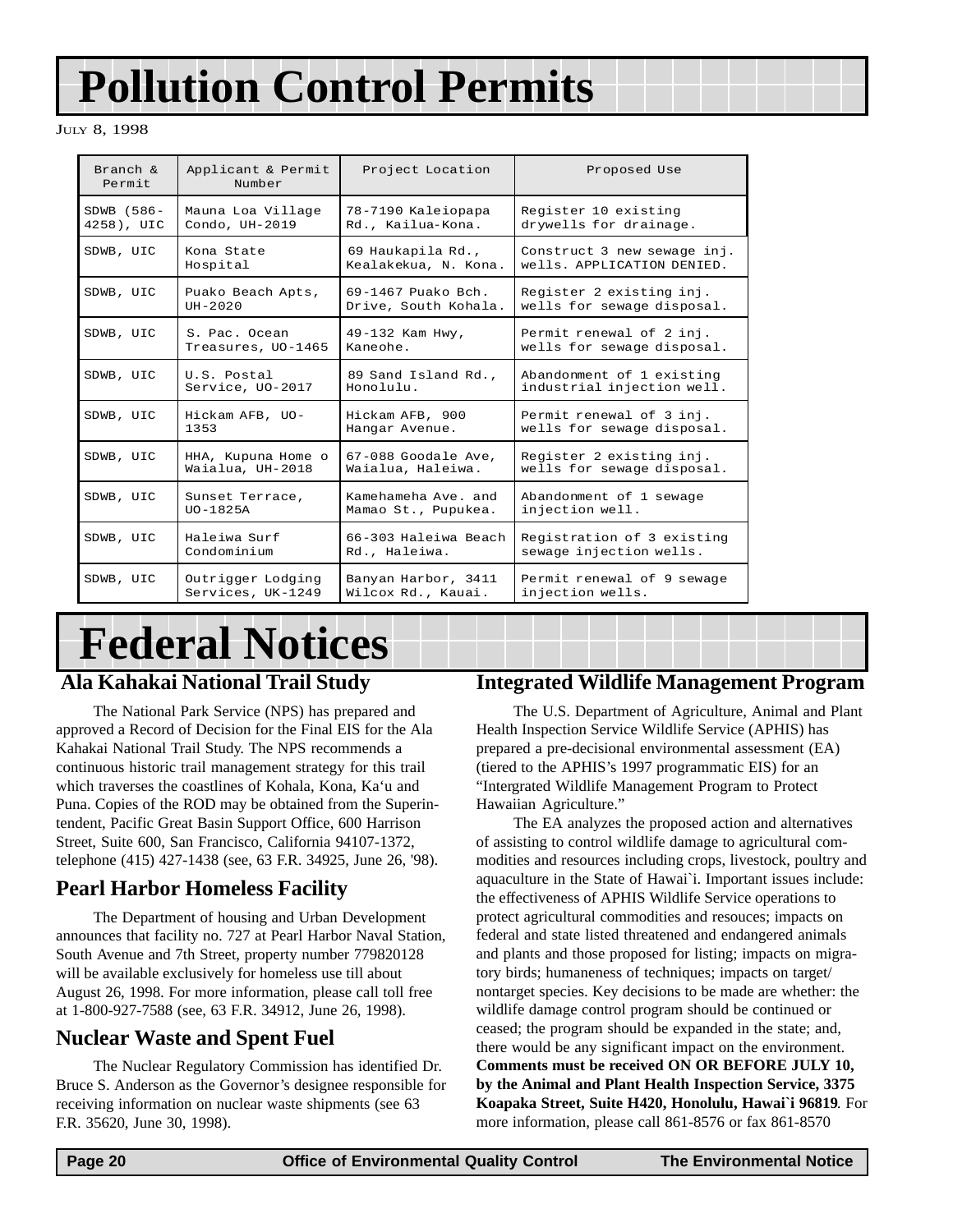## **Environmental Council Notices**

JULY 8, 1998

#### <span id="page-20-0"></span>**Division of Forestry and Wildlife Exemption List**

The DLNR, DOFAW has submitted for the Environmental Council's review and concurrence the following amendment to Class 4, Number 7 of their Exemption List. The current Exemption List was approved on December 11, 1996.

In the following proposed language, the deletion to the 1996 exemption is enclosed by brackets ([ ]), and the addition is underlined.

Please send comments by August 7, 1998 to Mr. Michael Wilson, Chairperson, Department of Land and Natural Resources, 1151 Punchbowl Street, Honolulu, Hawaii 96813 and the Environmental Council, c/o OEQC.

#### **CLASS 4, NUMBER 7 FOR DOFAW EXEMPTION LIST**

#### **Exemption Class #4:**

Minor alterations in the conditions of land, water, or vegetation.

7. Establish temporary or permanent vegetative cover including trees, shrubs and grasses for landscaping, reforestation, soil stabilization, and wildlife. [provided, however, that this exemption shall not apply to tree plantings for which harvesting is planned or is reasonably foreseeable.]

NOTE: The following are excerpts from DLNR's request to the Council.

*"We share OEQC's concern that trees established with public funding assistance be eventually harvested in an environmentally responsible manner. This concern cannot be addressed, however, by requiring an EA at the time the trees are planted. It is not possible for landowners to develop informed harvesting plans for stands of trees that will mature perhaps twenty-five to thirty years from now. This requirement places an additional burden on*

*landowners already faced with an arduous enrollment process that included careful Forest Stewardship Committee and BLNR review. It makes more sense for us to provide a mechanism for assessment that will also assist landowners to harvest trees responsibly at the time the trees are to be harvested.*

*All future Forest Stewardship contract agreements will include language requiring that landowners follow approved, current DOFAW BMP's when developing and implementing harvesting plans. We will also require that these landowners prepare harvesting plans in consultation with DOFAW field staff and the Department of Land and Natural Resources. We feel that this will more effectively address our mutual concern with respect to responsible harvesting."*

#### **City and County of Honolulu Department of Parks and Recreation Exemption List**

Pursuant to Section 11-200-8(d), HAR, the DPR has submitted for the Environmental Council's review and concurrence the following amendments to their Exemption List. The current Exemption List was approved on June 26, 1990.

In the following proposed Exemption List, deletions to the 1990 exemptions are enclosed by brackets ([ ]), and additions are underlined.

Please send comments by August 7, 1998 to Mr. Terry Hildebrand, Planner, Advance Planning Branch, Department of Parks and Recreation, City and County of Honolulu, 650 S. King Street, 10th floor, Honolulu, Hawaii 96813 and the Environmental Council, c/o OEQC.

#### **COMPREHENSIVE EXEMPTION LIST FOR THE HONOLULU DEPARTMENT OF PARKS AND RECREATION**

#### **Exemption Class #1:**

Operations, repairs, or maintenance of existing structures, facilities, equipment, or topographical features, involving negligible or no expansion or change of use beyond that previously existing.

[1. Building interior or renovation work]

[2]1. Reroofing or roofing

[3]2. Painting of existing buildings

[4]3. Resurfacing and repairing of existing pavements including, but not limited to, driveways, parking lots, walkways, and bikeways

[5]4. Fencing, curbing, [and] walls, and gates

[6]<sup>5</sup>. Retaining walls

[7]6. Equipment installations

[8]7. Operation of initial or continuing recreational programs consistent with established park use (for example, summer fun programs, sports leagues, concert series.)

[9] 8. Subdivision/consolidation of public park lands and their transfer between the City and State for continuing park use.

[10] **9.** Acquisition, but not improvement, of improved property for park use, and minor subdivision and consolidation of parcels necessary for acquisition of property for park use.

10. Essential utilities, including, but not limited to, wastewater systems, drainage systems, water systems, electrical systems, communication systems, and irrigation systems

- 11. Landscaping
- 12. Cleaning and grubbing
- 13. Play courts
- 14. Ballfields

15. All appurtenant equipment and

facilities for all outdoor sports including,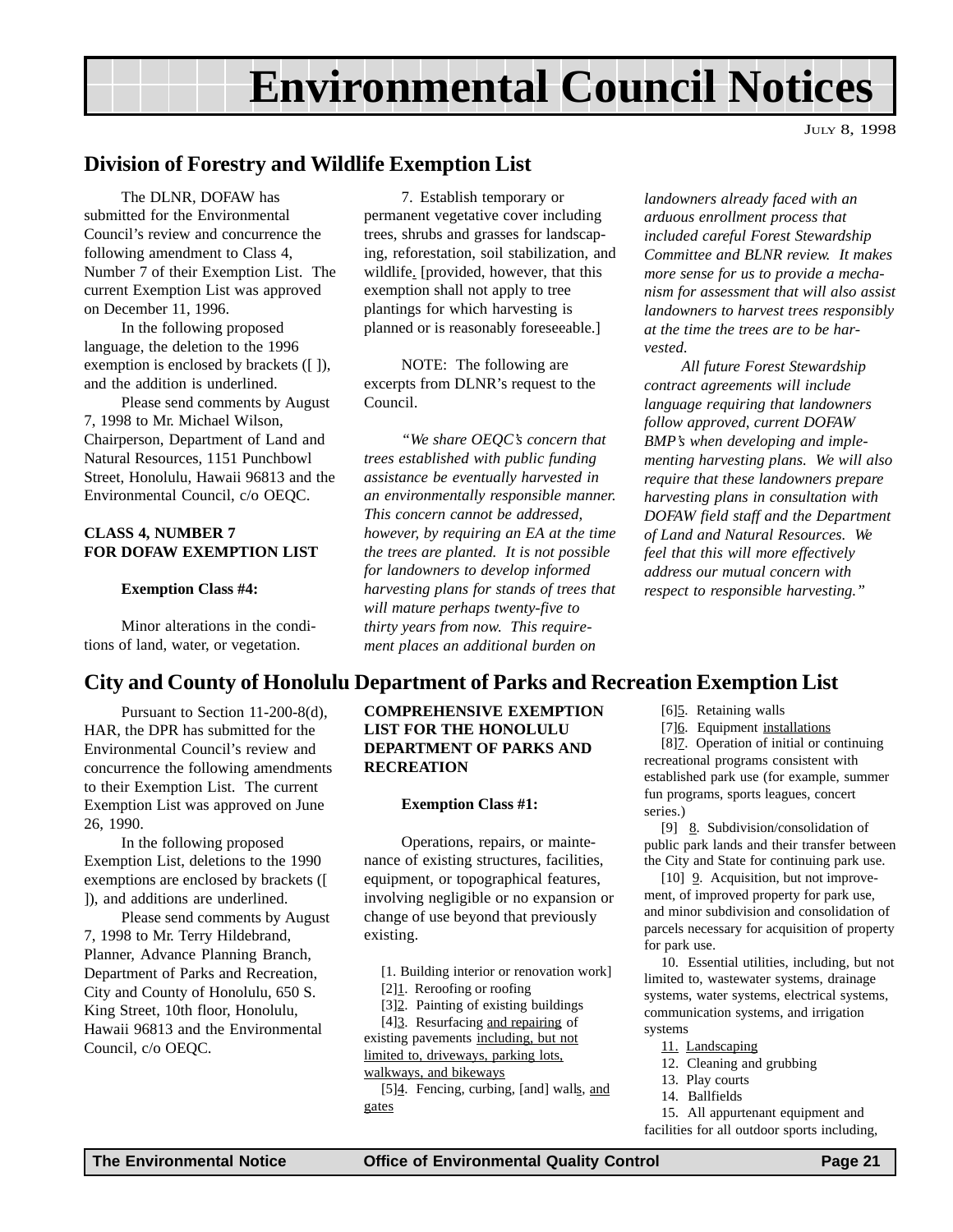## **Environmental Council Notices**

#### JULY 8, 1998

but not limited to, soccer, football, volleyball, sand volleyball, basketball, baseball, and softball

- 16. Bleachers
- 17. Play court practice walls
- 18. Ornamental and swimming pools
- 19. Community gardens
- 20. Accessible ramps and handrails
- 21. Litter containers
- 22. Trash enclosures
- 23. Trash compactors
- 24. Play equipment
- 25. Bike racks
- 26. Benches and picnic tables
- 27. Outdoor showers
- 28. Fitness exercise stations
- 29. Charcoal disposals
- 30. Arbors
- 31. Planter boxes
- 32. Pedestrian bridges in park areas
- 33. Maintenance/storage sheds
- 34. Visitor information kiosks
- 35. Drinking fountains
- 36. Hose bibbs
- 37. Guard shacks
- 38. Scorekeeper booths and scoreboards
- 39. Phone booths
- 40. Bollards and vehicular access

barriers

- 41. Steps and stairways
- 42. Water tanks developed to serve park
- needs
	- 43. Signs and posts
	- 44. Skating rinks and related facilities

#### **Exemption Class #2:**

Replacement or reconstruction of existing structures and facilities where the new structure will be located generally on the same site and will have substantially the same purpose, capacity, density, height, and dimensions as the structure replaced.

- 1. Park structures
- 2. Pavements including, but not

limited to, driveways, parking lots, walkways, and bikeways

[1]<sup>3</sup>. Fencing, curbing, [and] walls, and gates

- [2]4. Retaining walls
- 5. Equipment installations

6. Essential utilities, including, but not limited to, wastewater systems, drainage systems, water systems, electrical systems, communication systems, and irrigation systems

- 7. Landscaping
- 8. Clearing, grading, and grubbing
- 9. Play courts
- 10. Ballfields

11. All appurtenant equipment and facilities for all outdoor sports including, but not limited to, soccer, football, volleyball, sand volleyball, basketball, baseball, and softball

- 12. Bleachers
- 13. Play court practice walls
- 14. Ornamental and swimming pools
- 15. Community gardens
- 16. Accessible ramps and handrails
- 17. Litter containers
- 18. Trash enclosures
- 19. Trash compactors
- 20. Play equipment
- 21. Bike racks
- 22. Benches and picnic tables
- 23. Outdoor showers
- 24. Fitness exercise stations
- 25. Charcoal disposals
- 26. Arbors
- 27. Planter boxes
- 28. Pedestrian bridges in park areas
- 29. Maintenance/storage sheds
- 30. Visitor information kiosks
- 31. Drinking fountains
- 32. Hose bibbs
- 33. Guard shacks
- 34. Scorekeeper booths and scoreboards
- 35. Phone booths
- 36. Bollards and vehicular access
- barriers
	- 37. Steps and stairways
- 38. Water tanks developed to serve park needs
	- 39. Signs and posts
	- 40. Skating rinks and related facilities

#### **Exemption Class #3:**

Construction and location of single, new, small facilities or structures and the alteration and modification of the same and installation of new, small, equipment and facilities and the alteration and modification of same, including, but not limited to: (A) Single-family residences less than 3,500 square feet not in conjunction with the building of two (2), or more such units; (B) Multi-unit structures designed for not more than four (4) dwelling units if not in conjunction with the building of two [(2)] or more such structures; (C) Stores, offices, and restaurants designed for total occupant

 **Page 22 Office of Environmental Quality Control The Environmental Notice**

load of twenty (20) persons or less, if not in conjunction with the building of two (2) or more such structures; (D) water, sewage, electrical, gas, telephone, and other essential public utility services extensions to serve such structures or facilities; [and (E)] accessory or appurtenant structures including garages, carports, patios, swimming pools, and fences; and, acquisition of utility easements.

1. Fencing, curbing, [and] walls, and gates

2. Extensions, modifications, or additions to existing buildings

3. [Install]Essential utilities, including, but not limited to, wastewater systems, drainage systems, water systems, electrical systems, communication systems, and irrigation systems

- [4. Cesspools]
- 4. Construction of new pavements

including, but not limited to, driveways, parking lots, walkways, and bikeways

- 5. Retaining walls
- [5]<sup>6</sup>. Equipment installations
- 7. Comfort facilities in existing
- parks
	- [8. Drainage facilities]
	- [9]8. Benches and picnic tables
	- [10]9. Ornamental and swimming pools

16. Pedestrian bridges in park areas

21. Water tanks developed to serve park

[22. Installation or modification of sprinkler system within developed City and

[23]<sub>22.</sub> [Construction of roof over

23. Acquisition of utility easements on

25. Clearing, grading, and grubbing

28. All appurtenant equipment and facilities for all outdoor sports including,

18. Maintenance/storage sheds 19. Visitor information kiosks 20. Drinking fountains

- [11]<sup>10</sup>. Play equipment
- 11. Bike racks
- 12. Litter containers
- 13. Trash enclosures

17. Outdoor showers

14. Arbors

needs

County park.]

existing b]Bleachers

26. Play courts 27. Ballfields

other properties for park use 24. Landscaping

15. Planter boxes